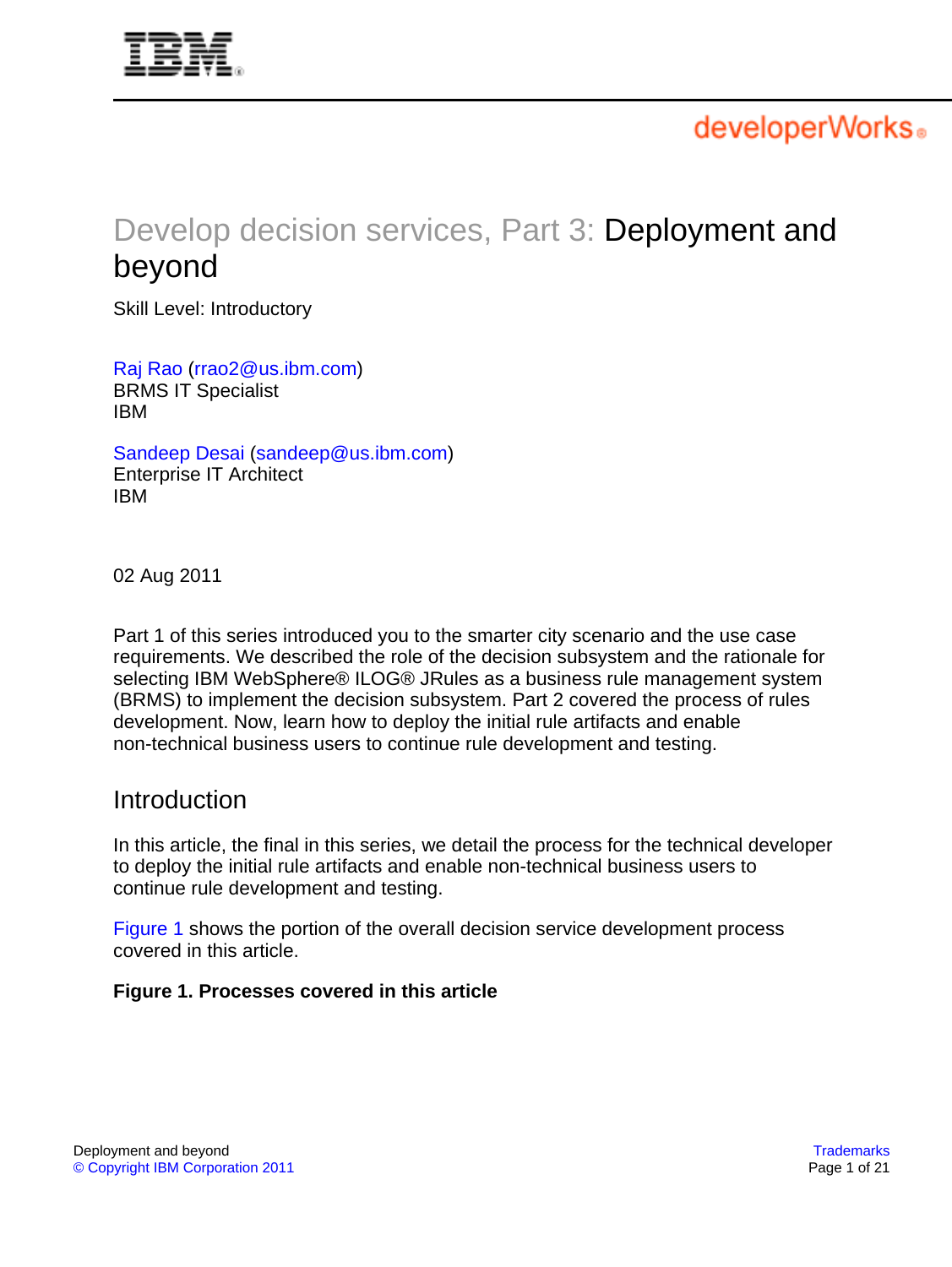

<sup>(</sup>View a [larger version of Figure 1.](sidefile-figure1lrg.html))

[Figure 2](#page-1-0) shows a close-up of the rule development tasks covered in this article.

Create Soenario Publish to RTS Ten Edit / Create Fest using DVS Rules Deploy

<span id="page-1-0"></span>**Figure 2. Zoomed-in view of processes covered in this article**

Let's jump right in where we left off in the second article.

# RuleApp

Rulesets are deployed to the Rule Execution Server to enable external distributed clients to invoke the decision service. A RuleApp is the deployable management unit that contains one or more rule sets. From a physical point of view, both rule sets and RuleApps are JAR files containing rule artifacts. At this stage of the process, a rule developer creates a RuleApp project to generate a RuleApp and deploys it to the development environment. WebSphere ILOG JRules includes tools to deploy rules on Java™ SE or Java EE platforms. For this case study, we deploy to the

<sup>(</sup>View a [larger version of Figure 2.](sidefile-figure2lrg.html))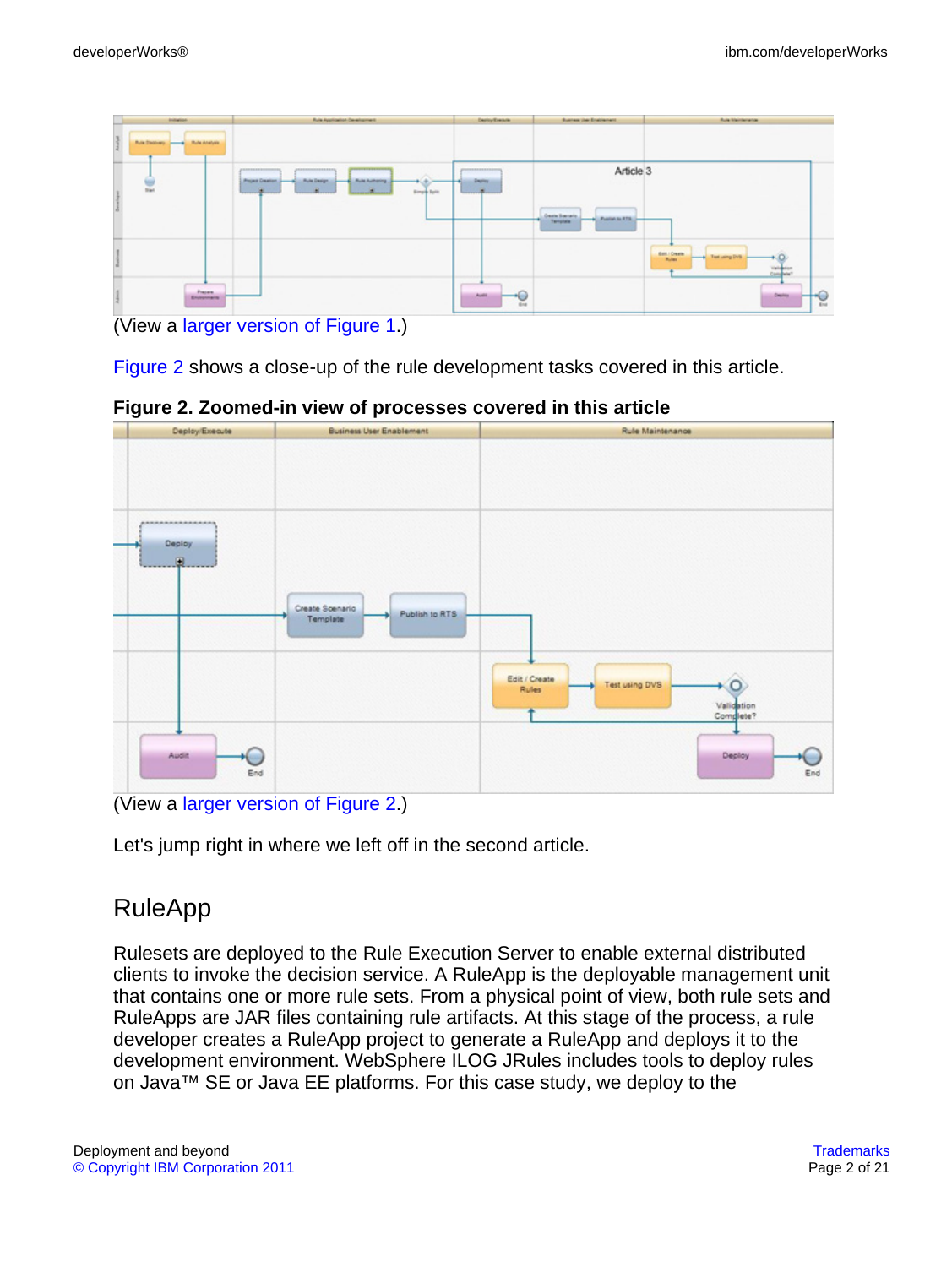WebSphere Application Server Community Edition that is distributed with WebSphere ILOG JRules. As illustrated in [Figure 3,](#page-2-0) the deployment process consists of:

- 1. Creating a RuleApp project
- 2. Deploying a RuleApp to the Rule Execution Server

#### <span id="page-2-0"></span>**Figure 3. Rule deployment tasks**

<span id="page-2-2"></span>

**Create RuleApp project**

A RuleApp project called "ccc-ruleapp" is created using a wizard invoked by selecting **New** - **Other** - **RuleApp Project**. In the wizard, "ccc-rules" is chosen as the rule project that is to be included in the RuleApp. This creates a RuleApp project as shown in [Figure 4.](#page-2-1)

### <span id="page-2-1"></span>**Figure 4. RuleApp project**



Double-clicking on **archive.xml** opens up the properties of the RuleApp. In the **Ruleset Archives** tab, the ruleset properties can be set to control runtime behavior of the ruleset. To enable monitoring of the ruleset (as described later), the following ruleset properties are added:

```
ruleset.bom.enabled = true
monitoring.enabled = true
ruleset.debug.enabled = true
ruleset.trace.enabled = true
```
[Figure 5](#page-3-0) displays the ruleset archive properties of ccc-ruleapp after these properties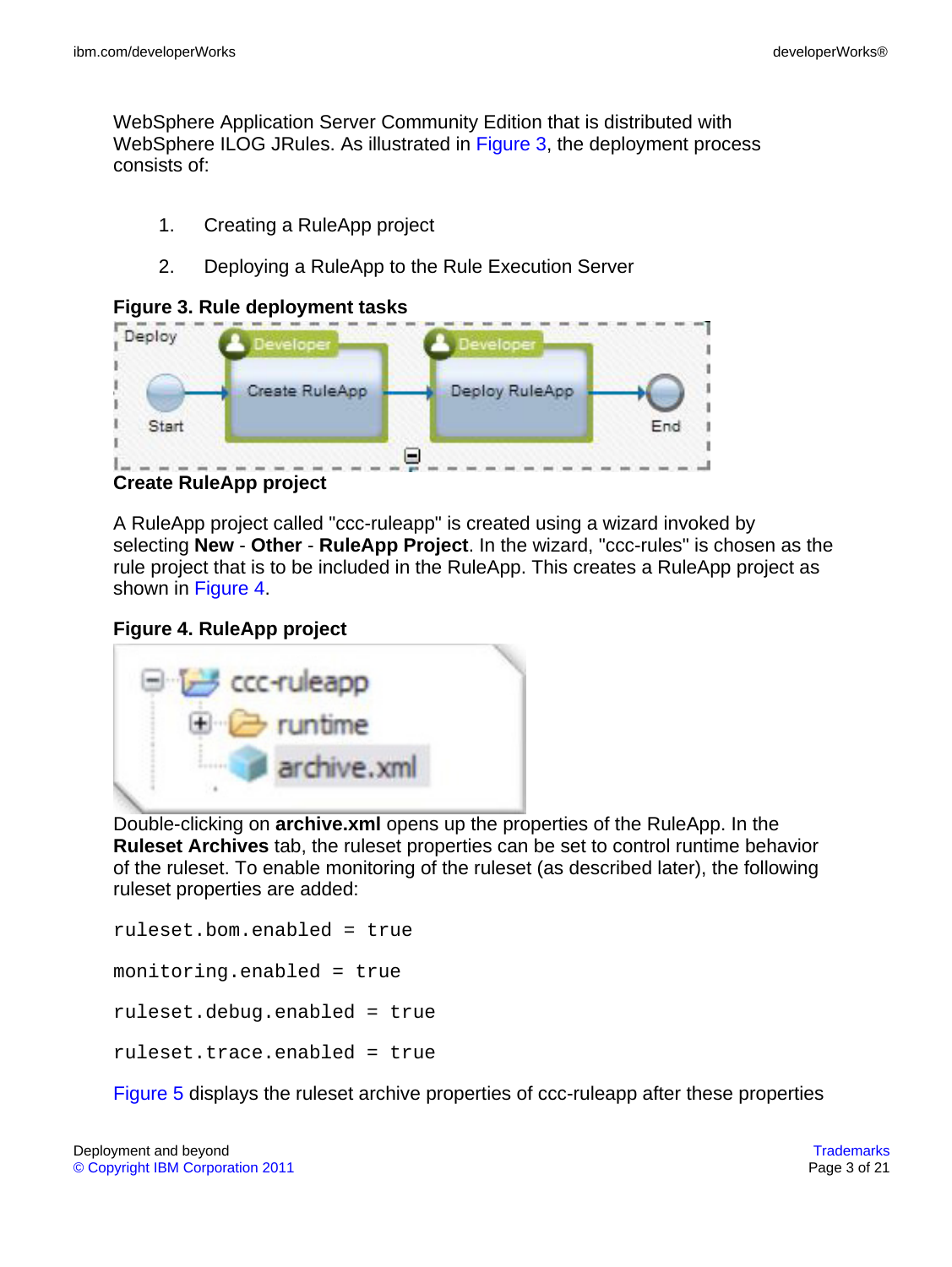#### have been specified.

#### <span id="page-3-0"></span>**Figure 5. Ruleset archive properties**

#### **Ruleset Archives**

| Specify the list of ruleset archives in the RuleApp project. |                           | Properties of the selected archive:       |           |                                                       |               |
|--------------------------------------------------------------|---------------------------|-------------------------------------------|-----------|-------------------------------------------------------|---------------|
| $\equiv$ cccrules<br>Source: cccrules                        | Add Rule Project          |                                           |           | Deport this ruleset archive into the RuleApp archive. |               |
| □ XOM path:                                                  | Add Ruleset Archive       | Enable debug                              |           |                                                       |               |
| /ccc-xom/resources/capAlertMes                               | Add External              | Display name:                             | ccc-rules |                                                       |               |
|                                                              | Refresh                   | Name:                                     | cccrules  |                                                       |               |
|                                                              | <b>Remove</b>             | Description:                              |           |                                                       |               |
|                                                              | Add Project Output as XOM | Version:                                  | 1.0       |                                                       |               |
|                                                              | Add File as XOM           | Ruleset extractor:                        |           |                                                       | $\mathbf{v}$  |
|                                                              | Remove from XOM           | Create your own properties:               |           |                                                       |               |
|                                                              |                           | Name                                      |           | Value                                                 | <b>New</b>    |
|                                                              |                           | ruleset.bom.enabled<br>monitoring.enabled |           | true<br>true                                          | Edit          |
|                                                              |                           | ruleset.debug.enabled                     |           | true                                                  | Remove.       |
|                                                              |                           | ruleset, trace, enabled                   |           | true                                                  |               |
| $\left  \cdot \right $<br>$\,$<br>$-23$                      |                           |                                           |           |                                                       |               |
|                                                              |                           |                                           |           |                                                       | $\rightarrow$ |



#### **Deploy RuleApp**

RuleApps can be easily deployed from Rule Studio using the RuleApp editor that is invoked by double-clicking **archive.xml** in the RuleApp project. From the RuleApp editor, click **deploy** to directly deploy the RuleApp to a running application server, which can be remote or local. Of course, this application server should have Rule Execution Server installed and configured on it, and you need to know the authentication credentials. For the case study, we use the WebSphere Application Server Community Edition that is bundled with WebSphere ILOG JRules and already has the Rule Execution Server installed on it, and we use the default credentials for authentication in the Rule Execution Server.

[Figure 6](#page-4-0) illustrates the sequence of steps used in deploying a RuleApp to the Rule Execution Server. To deploy the RuleApp, follow these steps:

- 1. Select the **Deploy** hyperlink from the **Deployment** section in the overview of ccc-ruleapp.
- 2. In the window that opens, select **Replace RuleApp version** as the deployment type and click Next.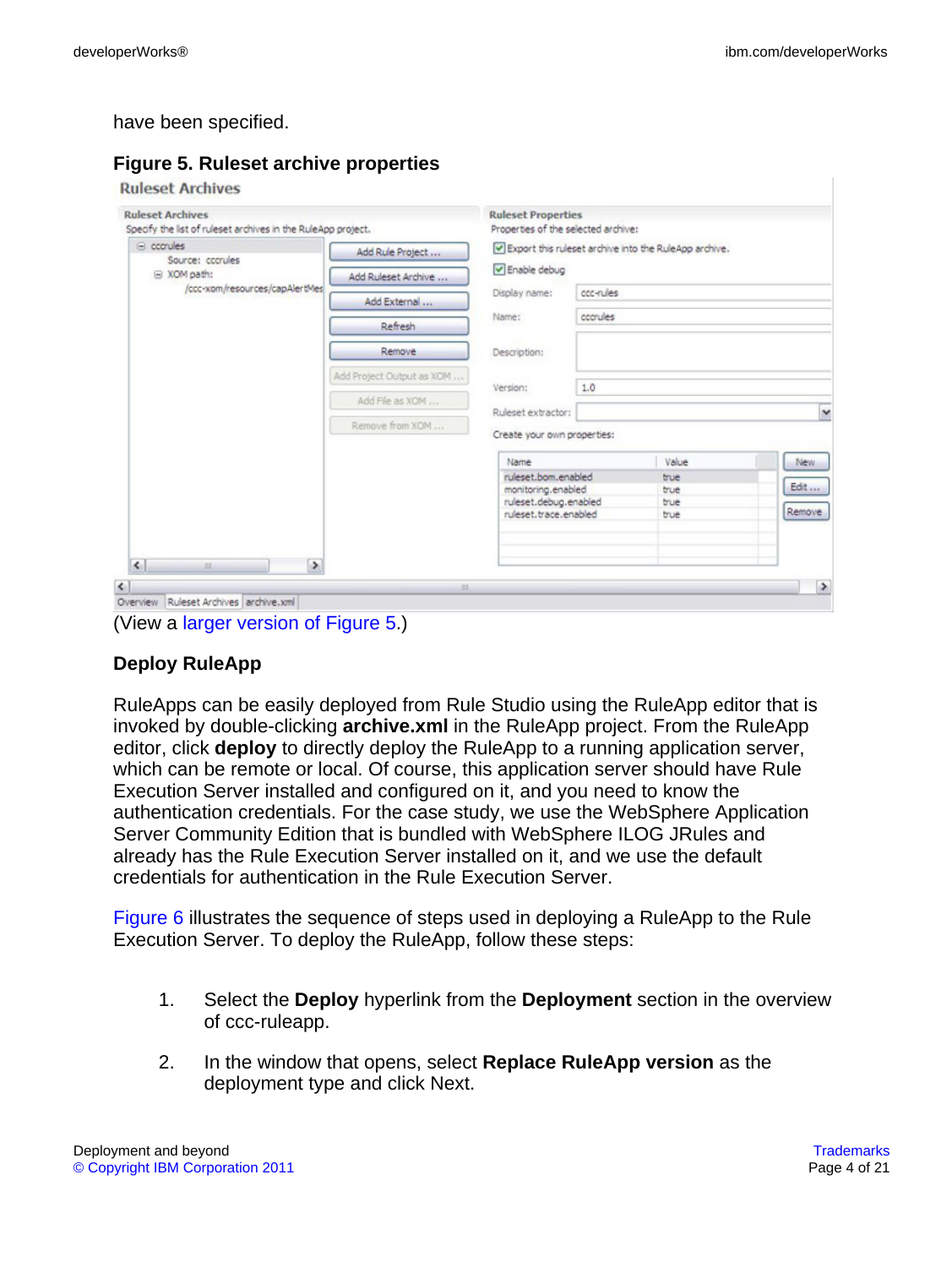3. In the next window, select the **Create a temporary Rule Execution Server configuration** radio button, provide and accept the default credentials ("resAdmin" for Login and Password), and click Finish.

|                                                                                                                                       | RuleApp: ccc-ruleapp |                                                                                                          | Select the deployment type:<br>O Increment RuleApp major version<br>O Increment RuleApp minor version<br>Replace RuleApp version                                                    |  |  |
|---------------------------------------------------------------------------------------------------------------------------------------|----------------------|----------------------------------------------------------------------------------------------------------|-------------------------------------------------------------------------------------------------------------------------------------------------------------------------------------|--|--|
| General Information<br>Name:<br>consiegge<br>Doplay name:<br>cho-Geap.<br>1.0<br>Version!<br>Honizy, Oclober 4, 2718<br>Geation date: |                      | Increment ruleset(s) major version<br>O Increment ruleset(s) minor version<br>Replace ruleset(s) version |                                                                                                                                                                                     |  |  |
| Description:<br>Deployment<br>You card<br>Export a RuleApp archive.<br>Deploy & RuleApp to one or more Rule Execution Servers.        |                      |                                                                                                          | Deploy a RuleApp to Rule Execution Server(s)<br>Select the target Rule Execution Server(s):<br>○ Select an existing Rule Execution Server configuration:<br>WebSphere CE for ccc-ws |  |  |
|                                                                                                                                       |                      | URL:<br>Logins<br>Password!                                                                              | C Create a temporary Rule Execution Server configurations<br>http://ocahost:8080/res<br>resAdmin<br>                                                                                |  |  |

## <span id="page-4-0"></span>**Figure 6. RuleApp deployment**

(View a [larger version of Figure 6.](sidefile-figure6lrg.html))

#### **Invoking the RuleApp using the Rule Execution Server**

Now, you can manage and monitor the RuleApp using the Rule Execution Server console, which is accessed at http.//<res\_server>.8080/res. From the console, we can explore the RuleApps deployed on the server. In our case study, because we have a dynamic XOM, that is, one based on an XSD, the Rule Execution Server automatically exposes it as a web service for invocation through external clients. The WSDL interface to the web service can be obtained through the Rule Execution Server console by clicking **Get HTDS WSDL for this ruleset version** in the **Ruleset View**, as shown in [Figure 7.](#page-5-0)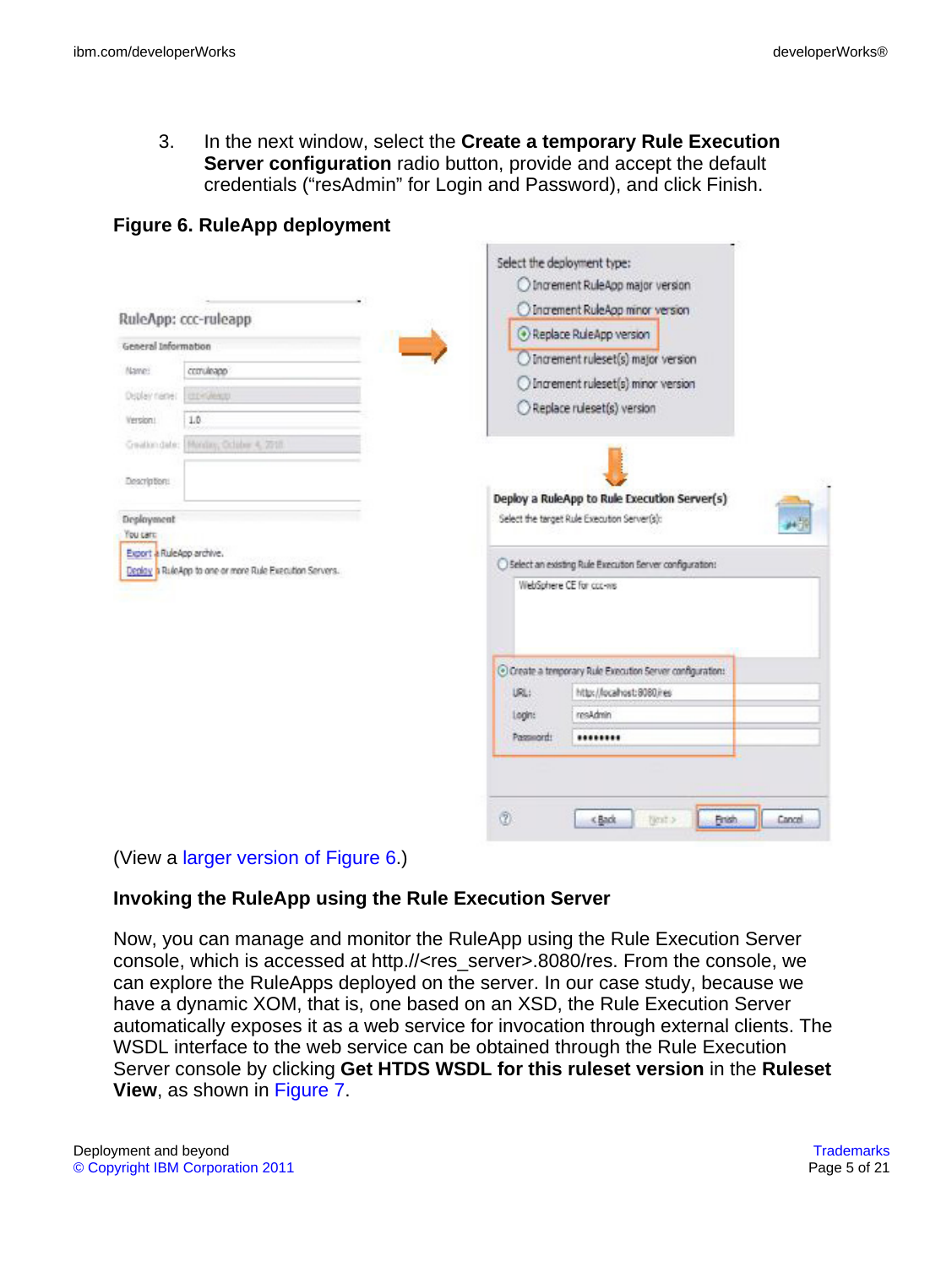| <b>WebSphere.</b>                | <b>Rule Execution Server</b><br>Console               |                                           |                                                                    |  |
|----------------------------------|-------------------------------------------------------|-------------------------------------------|--------------------------------------------------------------------|--|
| Home                             | <b>Explorer</b>                                       |                                           | <b>Decision Warehouse</b><br><b>Diagnostics</b>                    |  |
|                                  | Explorer > RuleApps > RuleApp > Ruleset               |                                           |                                                                    |  |
| <b>Navigator</b><br>RuleApps (1) |                                                       | <b>Ruleset View</b>                       | Test Ruleset (a) View Statistics (Niew Execution Units 2) Upload R |  |
|                                  | $/$ cccruleapp $/1.0$ $(1)$<br><i>C</i> /cccrules/1.0 |                                           | /cccruleapp/1.0/cccrules/1.0                                       |  |
| <b>Decision Services</b>         |                                                       | <b>Name</b>                               | cocrules                                                           |  |
|                                  |                                                       | <b>Version</b>                            | 1.0                                                                |  |
|                                  |                                                       |                                           | Creation Date Feb 7, 2011 4:39:24 PM GMT-05:00                     |  |
|                                  |                                                       | <b>Display Name</b><br><b>Description</b> | ccc-rules                                                          |  |
|                                  |                                                       | <b>Status</b>                             | $\sqrt{\frac{1}{2}}$ enabled                                       |  |
|                                  |                                                       | <b>Debug</b>                              | enabled                                                            |  |
|                                  |                                                       | <b>WSDI</b>                               | Get HTDS WSDL for this ruleset version                             |  |
|                                  |                                                       |                                           | Get HTDS WSDL for the latest ruleset version                       |  |

#### <span id="page-5-0"></span>**Figure 7. Rule Execution Server console**

At this point, the WSDL is distributed to the external clients and the decision service is ready to be invoked by these external clients. For some quick and simple testing, we can use tools like SOAP UI to issue XML requests to this decision service. [Listing 1](#page-5-1) provides a sample SOAP request that can be used with SOAP UI.

#### <span id="page-5-1"></span>**Listing 1. SOAP request sample**

```
<soapenv:Envelope xmlns:soapenv="http://schemas.xmlsoap.org/soap/envelope/"
         xmlns:dec="http://www.ilog.com/rules/DecisionService"
         xmlns:par="http://www.ilog.com/rules/param"
         xmlns:urn="urn:oasis:names:tc:emergency:cap:1.1"
         xmlns="urn:oasis:names:tc:emergency:cap:1.1">
  <soapenv:Header/>
  <soapenv:Body>
      <dec:DecisionServiceRequest>
        <!--Optional:-->
        <dec:DecisionID>5</dec:DecisionID>
        <par:request>
           <alert>
               <identifier>MSG1</identifier>
               <sender>CityCommandCenter-EPS</sender>
               <sent>2010-10-05T02:30:00+00:00</sent>
              <status>System</status>
               <msgType>Alert</msgType>
```
Deployment and beyond [Trademarks](http://www.ibm.com/developerworks/ibm/trademarks/)<br>
© Copyright IBM Corporation 2011 [© Copyright IBM Corporation 2011](http://www.ibm.com/legal/copytrade.shtml)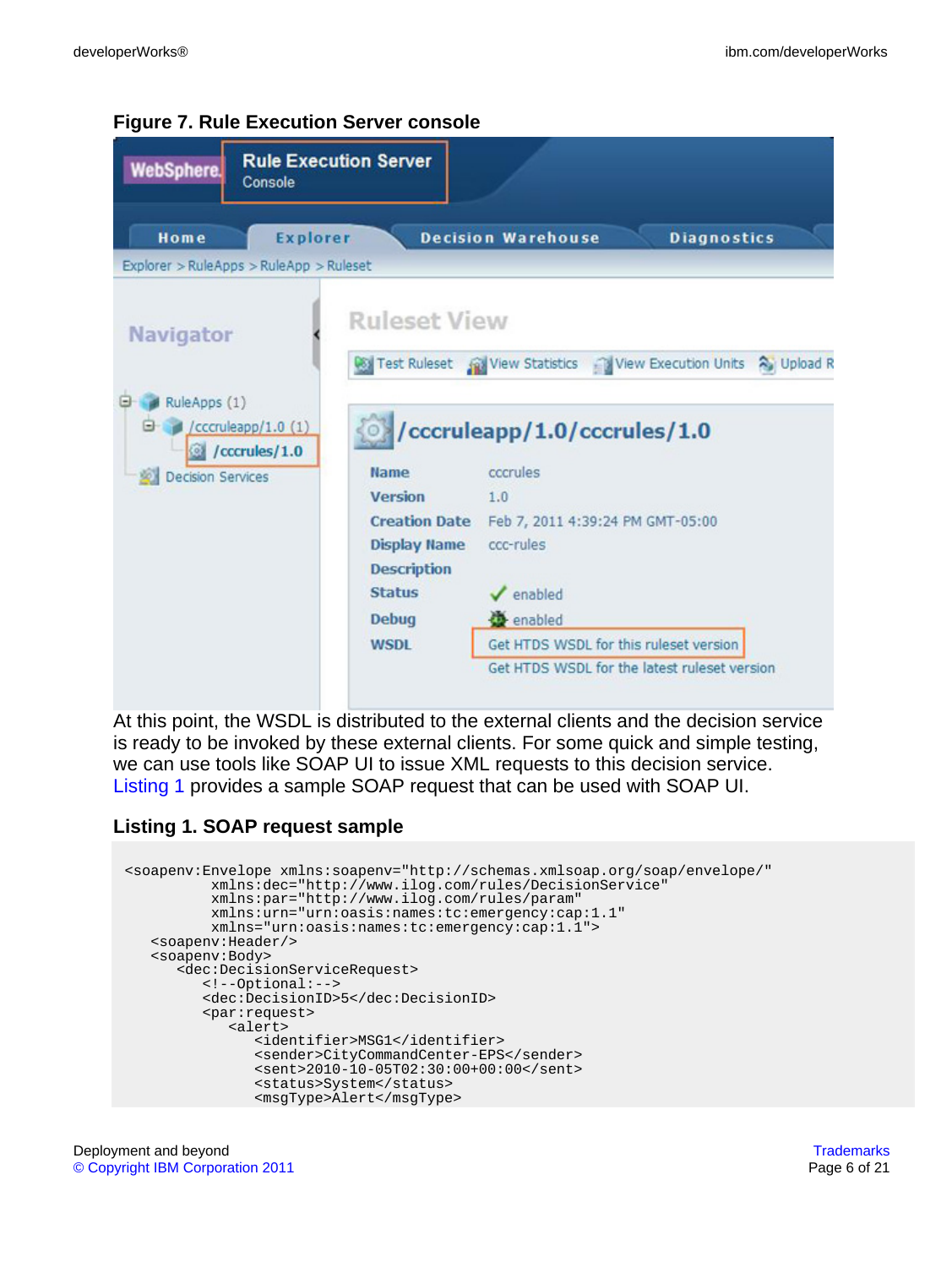```
<scope>Private</scope>
               <addresses>CityCommandCenter-BRE</addresses>
               <info>
                  <language>en-US</language>
                  <category>Met</category>
                  <event>HeavyRainfall</event>
                  <responseType>Assess</responseType>
                  <urgency>Immediate</urgency>
                  <severity>Severe</severity>
                  <certainty>Observed</certainty>
                  <expires>2010-11-15T16:00:00+00:00</expires>
                  <senderName>NATIONAL WEATHER SERVICE ROTTERDAM NL</senderName>
                  <headline>SEVERE THUNDERSTORM WARNING</headline>
                  <description>AT 254 PM PDT...NATIONAL WEATHER SERVICE DOPPLER RADAR
                    INDICATED A SEVERE THUNDERSTORM OVER ROTTERDAM CITY..
                    OR ABOUT 18 MILES SOUTHEAST OF ROTTERDAM...MOVING SOUTHWEST AT 5 MPH.
                    HAIL...INTENSE RAIN AND STRONG DAMAGING WINDS ARE LIKELY WITH
                    THIS STORM.</description>
                  <instruction>TAKE COVER IN A SUBSTANTIAL SHELTER UNTIL THE
                    STORM PASSES.</instruction>
                  <contact>CITY/WEATHERFCT</contact>
                  <parameter>
                     <valueName>RainfallLevel1H</valueName>
                     <value>10</value>
                  </parameter>
                  <parameter>
                     <valueName>RainfallLevel6H</valueName>
                     <value>60</value>
                  </parameter>
                  <parameter>
                     <valueName>RainfallLevel12H</valueName>
                     <value>120</value>
                  </parameter>
                  <resource>
                     <resourceDesc>888001</resourceDesc>
                  </resource>
                  <area>
                     <areaDesc>EXTREME NORTH CENTRAL ROTTERDAM CITY IN NL</areaDesc>
                     <polygon>51.966667,4.333333 51.833333,4.333333 51.833333,4.583333
                        51.966667,4.583333 51.966667,4.333333</polygon>
                  </area>
                  <area>
                     <areaDesc>999001</areaDesc>
                     <polygon>51.966667,4.333333 51.966667,4.458333 51.900000,4.458333
                        51.900000,4.333333 51.966667,4.333333</polygon>
                  </area>
                  <area>
                     <areaDesc>999002</areaDesc>
                     <polygon>51.966667,4.333333 51.966667,4.458333 51.900000,4.458333
                        51.900000,4.333333 51.966667,4.333333</polygon>
                  </area>
               </info>
            </alert>
         </par:request>
      </dec:DecisionServiceRequest>
  </soapenv:Body>
</soapenv:Envelope>
```
#### **Audit**

Administrators can manage the Rule Execution Server using the console. In addition, using the **Decision Warehouse** tab in the Rule Execution Server console, you can audit rule executions for rule sets that have monitoring enabled (se[e "Create](#page-2-2) [RuleApp project](#page-2-2)'). You can search rule executions based on date, input/output content, or rules that were fired. You can view details of the rule execution, including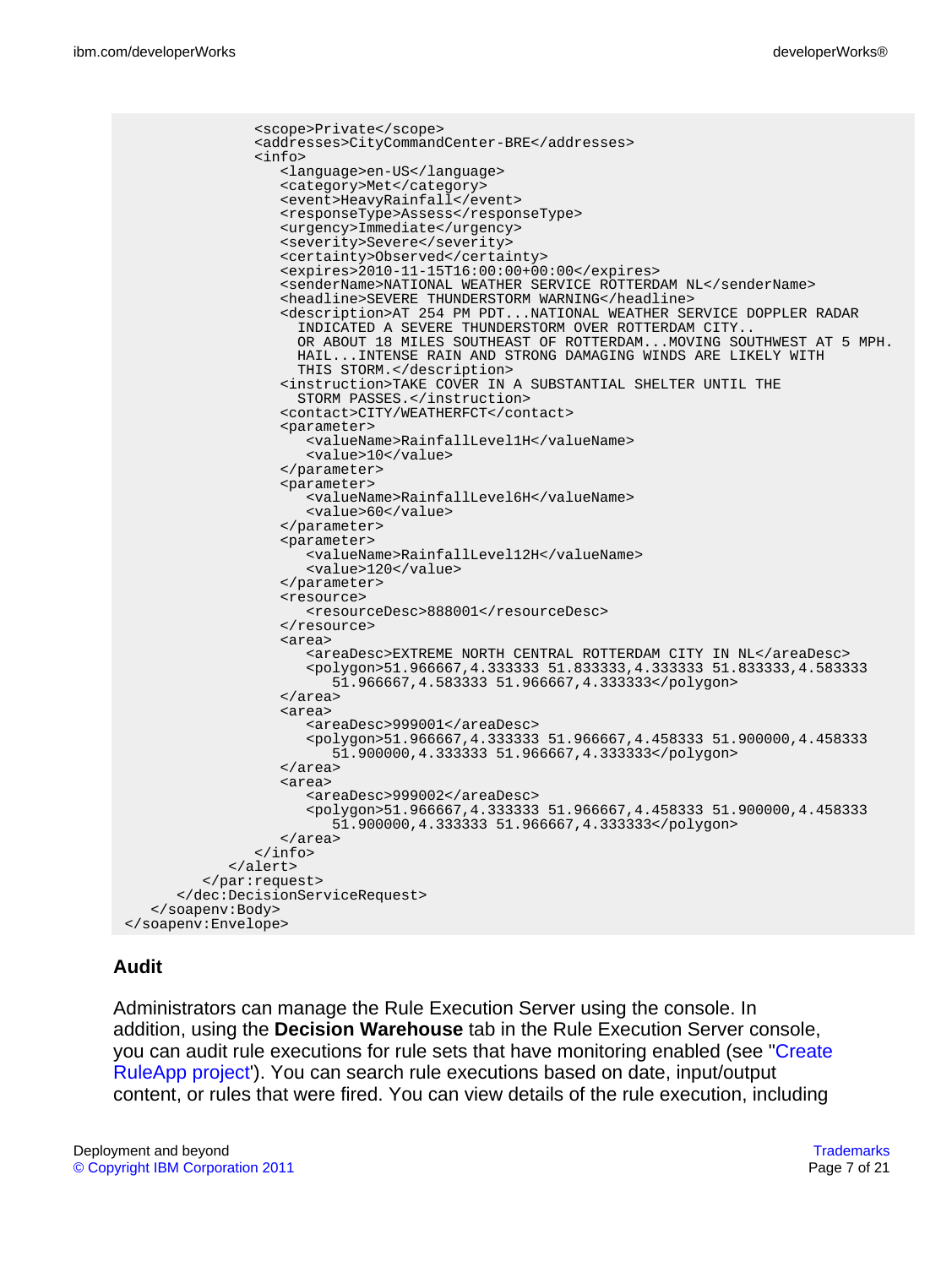the complete request, response, and all the rules that were invoked. This is very useful in retracing why a decision was made in the past for a particular request, for example, to determine why notifications were sent to the Sewer Department four times during the last week.

[Figure 8](#page-7-0) depicts the steps needed to view the execution details. From the **Decision Warehouse** tab, specify the filtering criteria and click **Search**. From the search results that are returned, select the one that you are interested in and click **View Decision details**. This action displays a window that has all the rule execution details for the selected item.

|                                                 | inter information in one or more fields to find stored decisions: |   |                       |                           | <b>Execution Details</b>                                  |                                                                                 |
|-------------------------------------------------|-------------------------------------------------------------------|---|-----------------------|---------------------------|-----------------------------------------------------------|---------------------------------------------------------------------------------|
| Executed ruleset<br>peth:                       |                                                                   |   |                       |                           |                                                           |                                                                                 |
| Decision ID:                                    |                                                                   |   |                       |                           | Decision III:                                             |                                                                                 |
| <b>Rules Fired and</b><br><b>Taks Executed:</b> |                                                                   |   |                       |                           | Date:<br>Executed ruleset path:                           | 2011-02-07 16:59:49<br>/cccruleapg/1.0/cccrules/1.0                             |
|                                                 |                                                                   |   |                       |                           | Processing Time (ms)                                      | 94                                                                              |
| Input parameters:                               |                                                                   |   |                       |                           | Number of rules fired                                     |                                                                                 |
|                                                 |                                                                   |   |                       |                           | Number of tasks executed                                  |                                                                                 |
| Output<br>parameters:                           |                                                                   |   |                       |                           |                                                           |                                                                                 |
| Fram date:                                      | ₫                                                                 |   |                       |                           | <b>Decision Trace</b>                                     |                                                                                 |
| From time:                                      | 00:00:00                                                          | M |                       |                           | B A Ruleflow Tasks(1)                                     |                                                                                 |
| To date:                                        | ₫                                                                 |   |                       |                           |                                                           |                                                                                 |
| To time:                                        | 00:00:00                                                          | ۳ |                       |                           | Input Parameters                                          |                                                                                 |
|                                                 |                                                                   |   |                       |                           | request :                                                 | cial version-"1.0" encoding-"UTF-8" pocusis names to energency cap. 1 1.Alert a |
|                                                 |                                                                   |   |                       |                           | capitresses)                                              |                                                                                 |
| Search Osar                                     |                                                                   |   |                       |                           | catringsCityCommandCenter-BRE4/strings<br>                |                                                                                 |
|                                                 |                                                                   |   |                       |                           | crodeligth                                                |                                                                                 |
| 1 Decision(s) found                             |                                                                   |   |                       | Display                   | crectos!><br>                                             |                                                                                 |
| comes El Cata                                   | <b>Ruleset Version</b>                                            |   | Number of rules fired | Decision Trace<br>PEDCESS | <br>distribution<br><acrimpas51< acrimp=""></acrimpas51<> |                                                                                 |
|                                                 | 2011-02-07 16:59:49 (00000800/1/00000001.0 4                      |   |                       | View Decast details 194   | 14.4 141                                                  |                                                                                 |

#### <span id="page-7-0"></span>**Figure 8. The Decision Warehouse tab**

# Business user enablement

One of the key benefits of a BRMS is that nontechnical business users can maintain the rules independently of the technical team. Business users can use Rule Team Server for this. To enable business users to write and test rules, a rule developer publishes the rule project to the Rule Team Server and creates a Microsoft® Excel® scenario template for business users to build test scenarios.

#### **Create scenario template**

The Excel scenario template for creating Decision Validation Services (DVS) test cases is easily created using a wizard by right-clicking the rule project and selecting **Decision Validation Services - Generate Excel Scenario File Template**. [Figure 9](#page-8-0)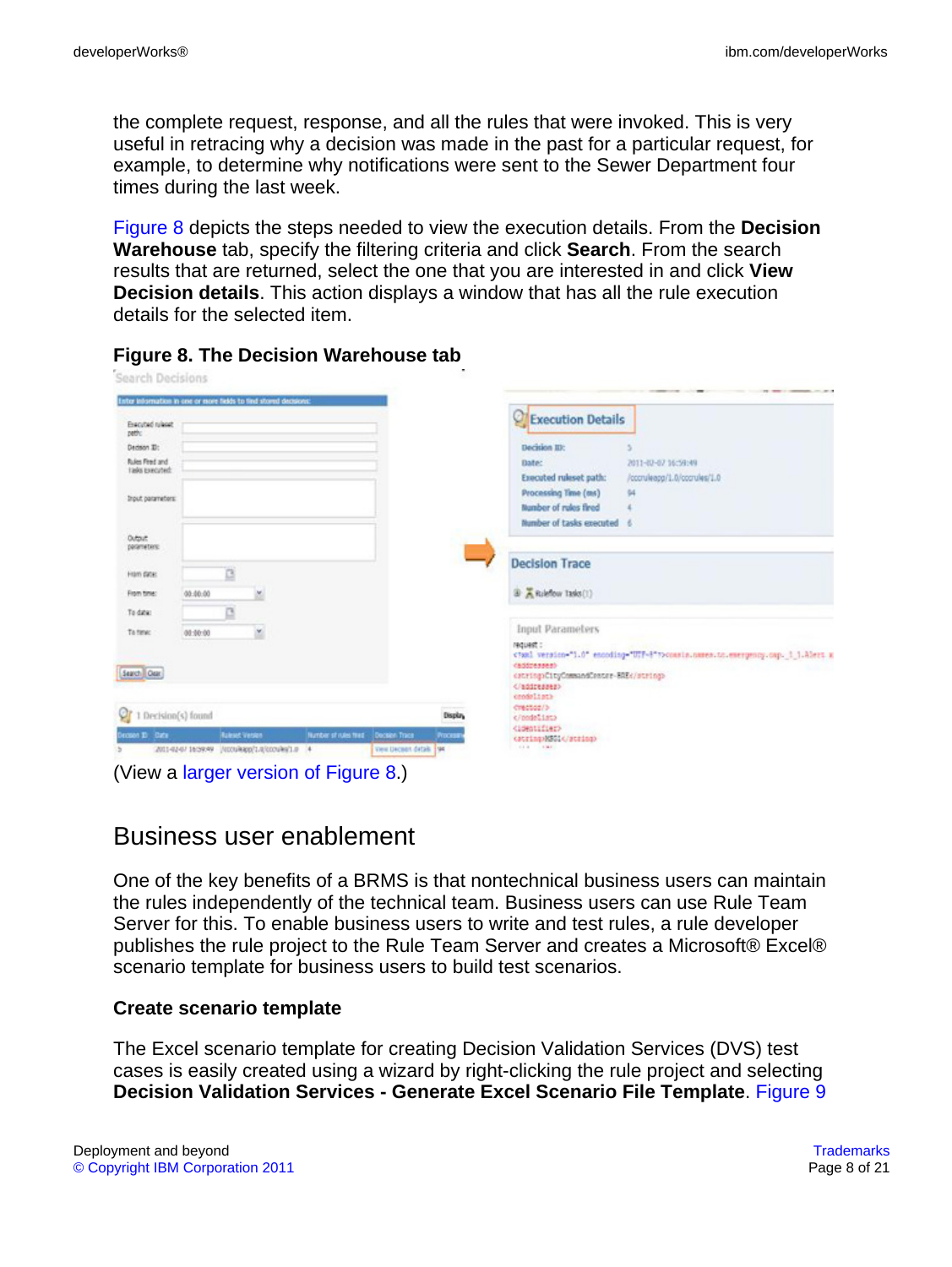illustrates the options used in each step of the sequence.

- 1. In **Generation Settings**, choose **Default Excel (2003) Tabbed Format**, specify a file name of your choice in **Excel Scenario File Name**, and click **Next**.
- 2. In the following screen where you select the columns to include in the expected results worksheet, click **Select All**and click **Finish**.

<span id="page-8-0"></span>**Figure 9. Generate Excel scenario template**

| <b>Generation Settings</b>                                                                | H<br>Specify the settings for the Excel scenario file template generation. By<br>default, the file is generated in the Rule Project. | <b>Expected Results</b><br>H<br>Select the columns to include in the Expected Results sheet                                 |
|-------------------------------------------------------------------------------------------|--------------------------------------------------------------------------------------------------------------------------------------|-----------------------------------------------------------------------------------------------------------------------------|
| Format:<br>O Default Excel (2003) Format<br>C Custom Excel Formet<br>DIS Rivierb location | O Default Excel (2003) Tabbed Format<br>$\mathcal{L}$                                                                                | ×<br>$\Box$ $\Box$ response<br>v addresses<br>$ v $ codes:<br>v Identifier<br>[v] incidents<br>v msg type<br>$\sqrt{}$ note |
| <b>Firmshi</b><br>Language:<br><b>Excel Scenario</b><br>File Name:                        | w<br>se.<br>English(United States)<br>cochestsuite xis<br>Browse                                                                     | v references<br>$ v $ restriction<br>$ v $ scope.<br>w<br><b>Fillmonton</b><br>Select All Deselect All                      |
| ⑦                                                                                         | Cancel.<br><back<br>Next &gt;<br/>Finish</back<br>                                                                                   | (2)<br>Next ><br><b>Unsh</b><br>Cancel<br>$<$ (lack                                                                         |

(View a [larger version of Figure 9.](sidefile-figure9lrg.html))

This process generates an Excel template with several worksheets, each worksheet corresponding to an object used in the model, such as info and area. Using this template, scenarios can be defined along with expected results. A sample set of scenarios can be found in the downloadable workspace (see [Download](#page-18-0)). [Figure 10](#page-8-1) displays the **Scenarios** tab of this sample spreadsheet, which defines two scenarios.

#### <span id="page-8-1"></span>**Figure 10.Test scenarios**

|            |                         | request       |              |       |            |         |                       |                 |        |
|------------|-------------------------|---------------|--------------|-------|------------|---------|-----------------------|-----------------|--------|
|            | Scenario ID description |               |              |       |            | scope   | sender                | sent            | status |
| Scenario 1 | <b>DVS Test</b>         | CityComrimsa2 | Info         | Alert | <b>DVS</b> | Private | CityCommandCenter-EPS | 1/1/2010 Actual |        |
| Scenario 2 | DVS Test2 CityCommmsq3  |               | Info 2 Alert |       | <b>DVS</b> | Private | vCommandCenter-EPS    | 1/1/2010 Actual |        |
|            |                         |               |              |       |            |         |                       |                 |        |

These scenarios can be run from either the Rule Studio or the Rule Team Server. To run from the Rule Studio, create a **Run Configuration under DVS Excel File** as shown in [Figure 11](#page-9-0). Use this sequence of steps to create a run configuration: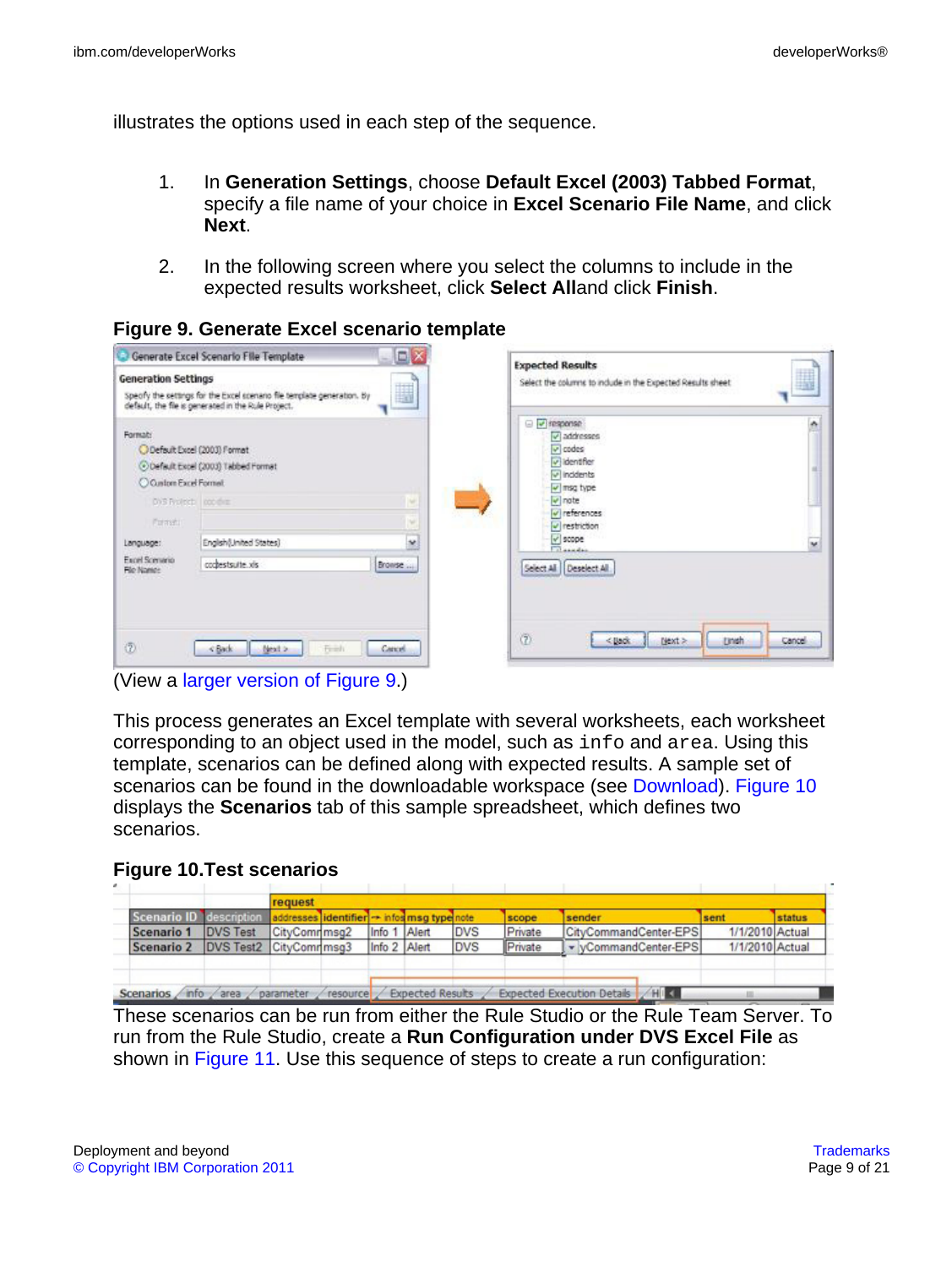- 1. From the main menu on Rule Studio, select **Run Run Configurations**.
- 2. elect **DVS Excel File** on the left navigator panel and click the **Launch New Configuration** icon on top.
- 3. Specify names of your choice for **Name**, **Excel File**, and **HTML Report**. Select ccc-rules for **Rule Project**. Click **Apply**, and then click **Run**.

<span id="page-9-0"></span>**Figure 11. DVS run configuration in Rule Studio**

|                                                 | Source:             |                            |           |             |           |
|-------------------------------------------------|---------------------|----------------------------|-----------|-------------|-----------|
| Compile GWT Appl<br>DVS Archive                 | Excel File:         | \ccc-rules\testsuite.xls   |           |             | Browse    |
| DVS Excel File<br>Ħ<br><b>B</b> ccc_dvs         | Rule Project:       | ccc-rules                  |           |             | Browse    |
| III ccc_dvs_remo<br>Eclipse Application         | Output:             |                            |           |             |           |
| Eclipse Data Tools                              | <b>HTML Report:</b> | \ccc-rules\dvs report.html |           |             | Browse    |
| Generic Server<br>Generic Server(Ex             | Working directory:  |                            |           |             |           |
| <b>GWT Application</b><br><b>GWT JUnit Test</b> | ⊙ Default:          | C: \Program Files\IBM\SDP  |           |             |           |
|                                                 | O Other:            |                            |           |             |           |
| <b>GWT JUnit Test</b>                           |                     |                            | Workspace | File System | Variables |
| <b>HTTP Preview</b><br><b>J2EE Preview</b><br>٧ |                     |                            |           |             |           |

After you run this configuration, a report, shown in [Figure 12,](#page-9-1) is created in the location specified in the run configuration that contains information about the test runs.

#### <span id="page-9-1"></span>**Figure 12. DVS test report**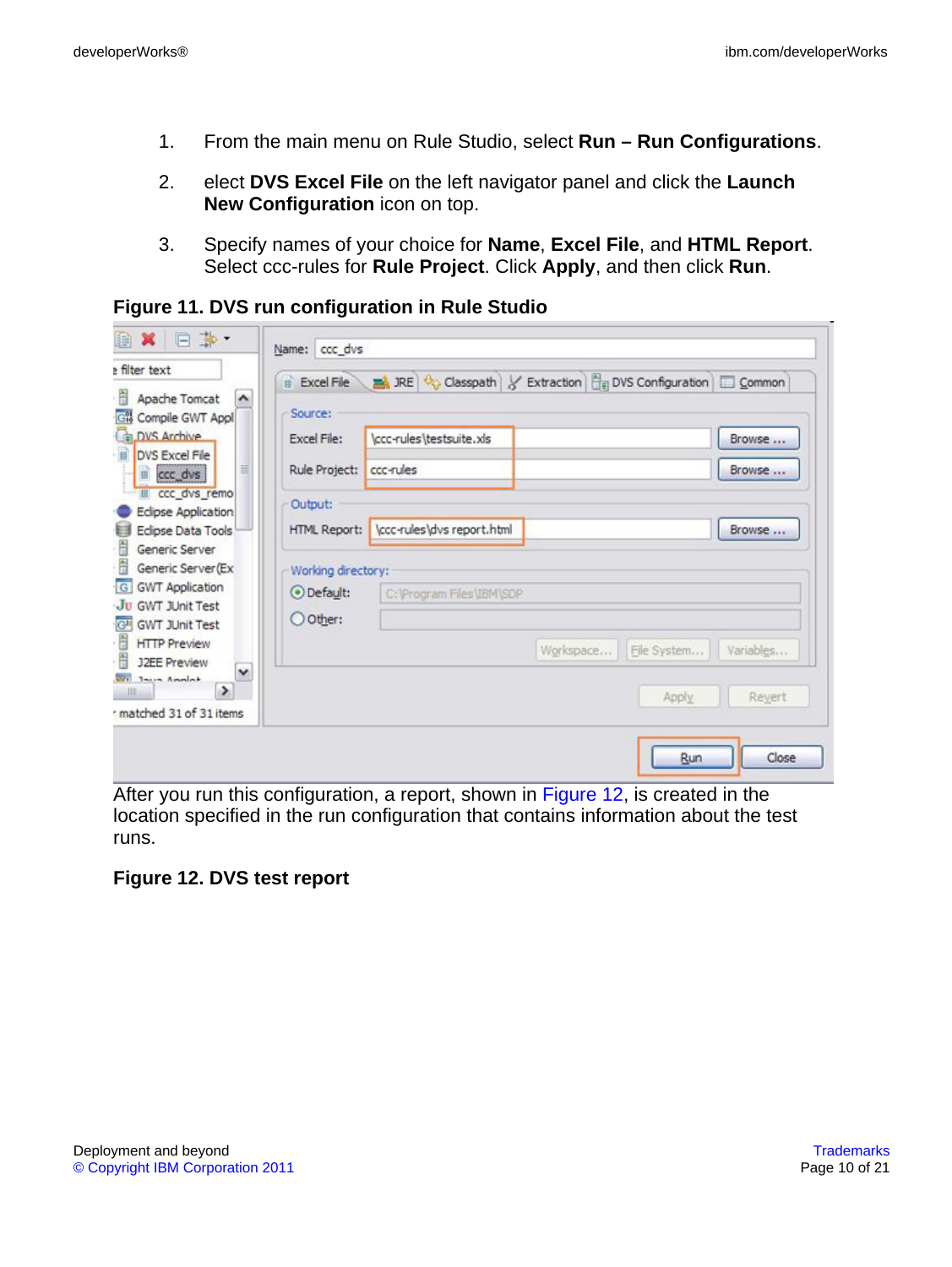| $2$ Summary                                                                                             |                                       |                                                |
|---------------------------------------------------------------------------------------------------------|---------------------------------------|------------------------------------------------|
| <b>Execution</b><br><b>Decimal Precision</b><br><b>Scenarios</b><br><b>Tests</b><br><b>Success Rate</b> |                                       | Local<br>2 digits are used<br>2<br>12<br>100 % |
| <b>Failures</b><br><b>Errors</b>                                                                        |                                       | 0<br>0                                         |
| 2. Details for all Scenarios<br><b>Name</b><br>Scenario 1<br>Scenario 2                                 | <b>Success Rate</b><br>100 %<br>100 % | <b>Tests</b><br>6<br>6                         |
| Letails by Scenario                                                                                     |                                       |                                                |
|                                                                                                         |                                       |                                                |
|                                                                                                         |                                       |                                                |
|                                                                                                         |                                       | <b>Success</b>                                 |
| Scenario 1<br><b>Name</b><br>the addresses of response equals<br>the identifier of response equals      |                                       | ν<br>$\sqrt{}$                                 |

#### **Publish to Rule Team Server**

Business users use the Rule Team Server to maintain rules. Developers enable this ability by publishing the rule projects from the Rule Studio to the Rule Team Server repository, which is a database connected to the Rule Team Server.

First, we connect to the Rule Team Server from the Rule Studio by right-clicking the rule project and selecting **Rule Team Server - Connect**. This selection opens a window in which you enter the Rule Team Server location and authentication credentials. This process is shown in [Figure 13](#page-10-0), where we use the default user name and password ("resAdmin"), specify <http://localhost:8080/teamserver> as the URL, and then click **Connect**.

#### <span id="page-10-0"></span>**Figure 13. Connect to Rule Team Server from Rule Studio**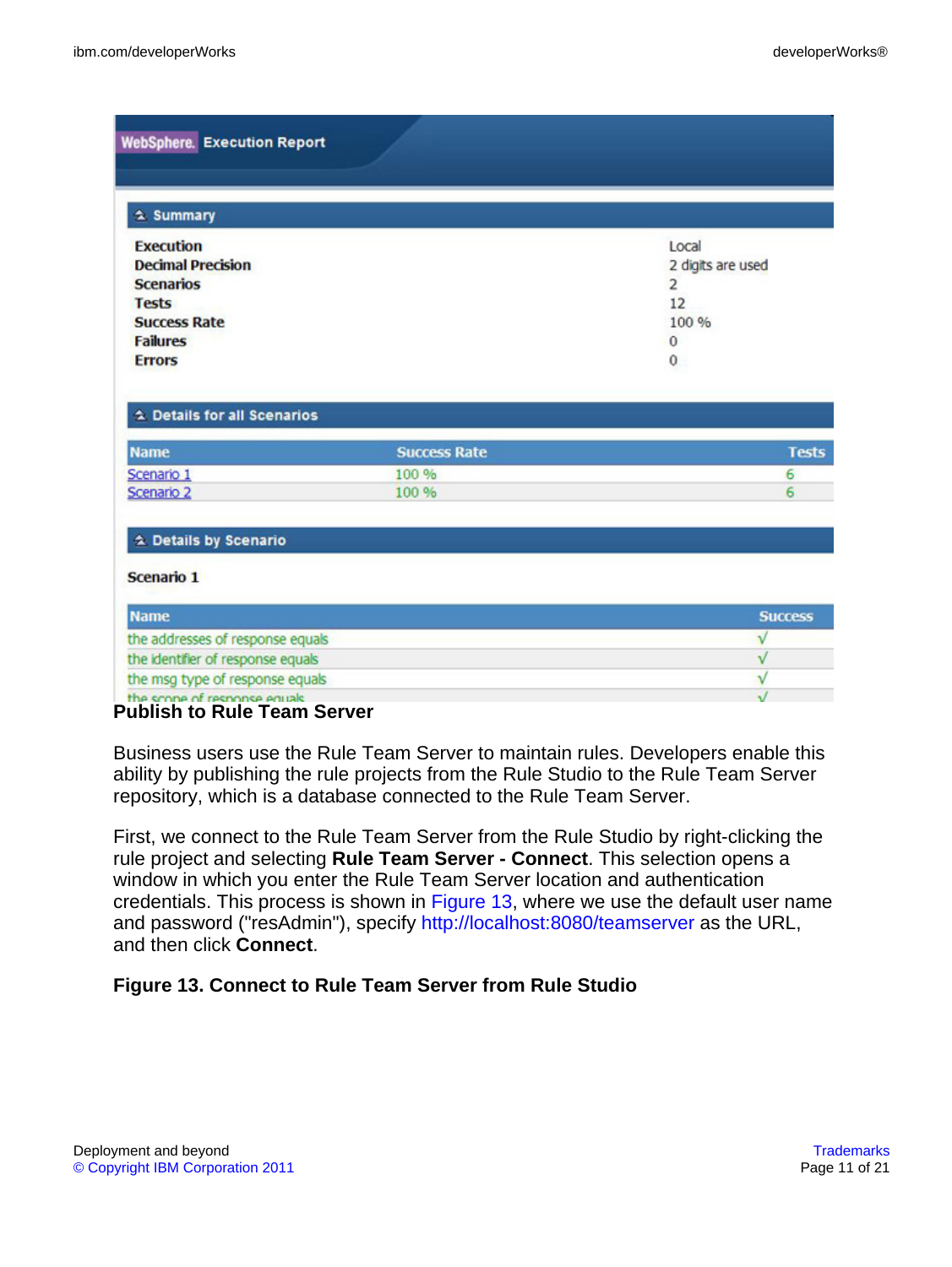|               | Configure the project to be synchronized with a Rule Team Server project. |              |
|---------------|---------------------------------------------------------------------------|--------------|
| Connection    |                                                                           |              |
| User name:    | rtsAdmin                                                                  | $\checkmark$ |
| Password:     | ********                                                                  |              |
| URL:          | http://localhost:8080/teamserver                                          | v            |
| Data source : |                                                                           | $\checkmark$ |
|               |                                                                           | Connect      |

After the connection is established, the same window provides options to publishing the rule project on Rule Team Server. As shown in [Figure 14,](#page-11-0) select the **Create a new project on Rule Team Server** option in the project configuration section of the window and click **Finish**.

<span id="page-11-0"></span>

|  | Figure 14. Publish rule project to Rule Team Server |  |  |
|--|-----------------------------------------------------|--|--|
|--|-----------------------------------------------------|--|--|

| <b>Project configuration</b><br>O Create a new project on Rule Team Server<br>○ Synchronize with the existing Rule Team Server project |              |
|----------------------------------------------------------------------------------------------------------------------------------------|--------------|
|                                                                                                                                        | Refresh list |
|                                                                                                                                        |              |
|                                                                                                                                        |              |
| Finish                                                                                                                                 | Cancel       |

Synchronization of a rule project can be initiated at any point. Future synchronizations use the **Synchronize with existing Rule Team Server project** option.

For our case study, we have two rule projects: ccc-bom and ccc-rules. Both of these rule projects should be created in Rule Team Server in the manner described above,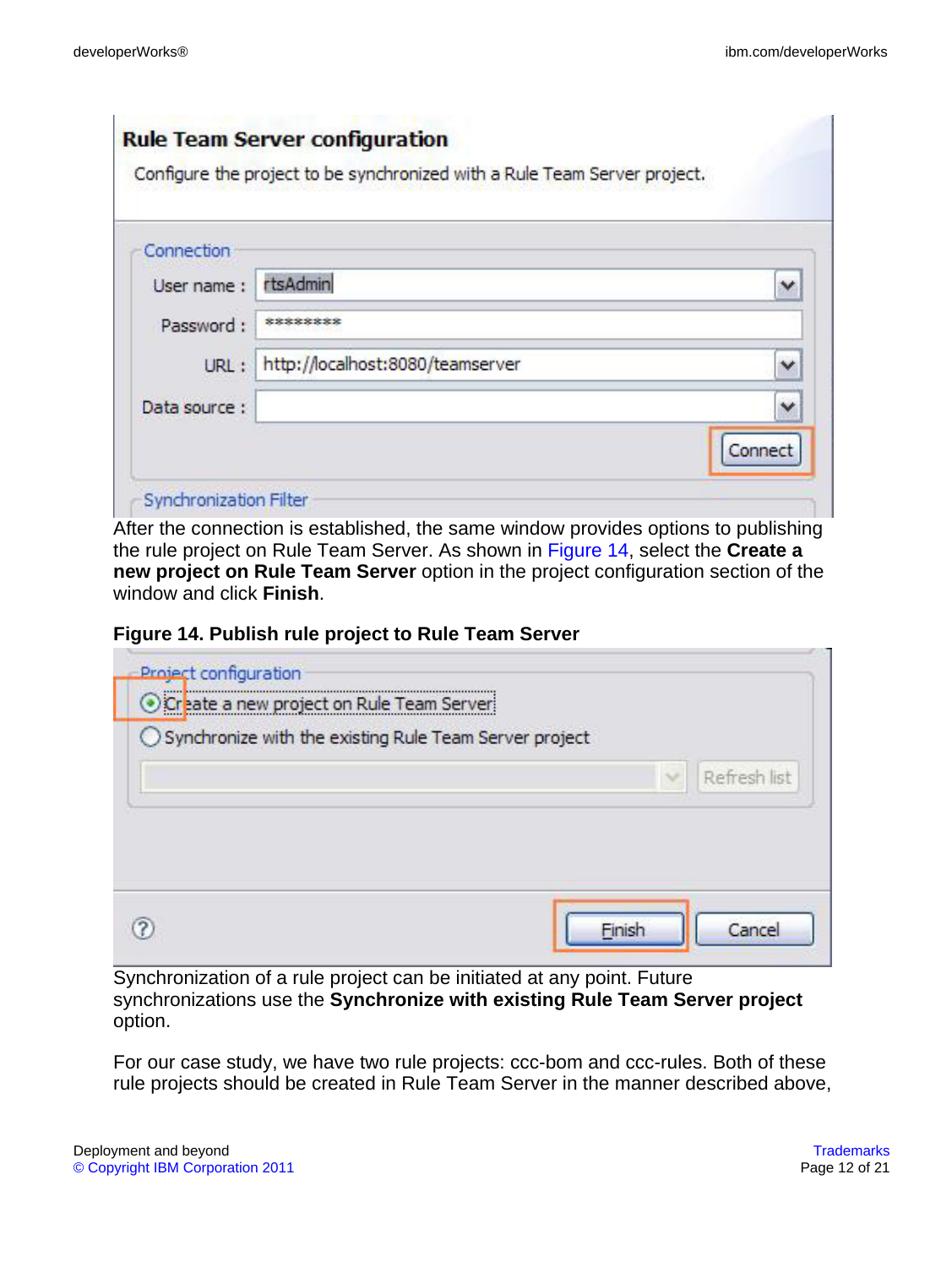even though only ccc-rules is actually modified by business users.

## Rule maintenance

Rule Team Server is a scalable rule management server and repository with a collaborative web environment for authoring, managing, validating, and deploying business rules. It provides a central storage system for business rules and their metadata, and is the designated workspace where business users can collaborate to write, edit, organize, and search for business rules. Business users with QA responsibilities can create test scenarios and launch them in DVS from the Rule Team Server. Administrators use the Rule Team Server to extract rules from the repository and deploy them to various environments.

#### **Maintain rules**

Policy managers use Rule Team Server to work collaboratively on rule artifacts. Rule Team Server provides history and versioning services that support auditing and rollback of rule artifacts.

Select the **Explorer** tab in the Rule Team Server to browse rules and edit them. As seen in [Figure 15,](#page-12-0) the rule packages are arranged in a hierarchical manner in the left navigation panel and the rules in the selected rule package are shown in the right panel.

| WebSphere, ILOG Rule Team Server                                                       |                                                |                                                                                                         |
|----------------------------------------------------------------------------------------|------------------------------------------------|---------------------------------------------------------------------------------------------------------|
| <b>Explore</b><br>Compose<br><b>Home</b><br>Explore                                    | Analyze<br>Query                               | Project<br><b>Configure</b>                                                                             |
| <sup>4</sup> Business Rules<br><b>D</b> fog<br>· Ca heavy ranfall<br>$3$ actions $(2)$ | <b>Business Rules</b>                          | 6 New   Q Details   % Edit   M Delete   El Copy   옵 Look   옵 Unlock   G Release lock   ①History   ①Help |
| $\Box$ evaluations (3)                                                                 |                                                | <b>Name</b>                                                                                             |
| $\Box$ intialize $(1)$                                                                 | $Q_0$ in<br>г                                  | Continuous Heavy Rainfall Ale                                                                           |
| $\Box$ severe weather (1)                                                              | 身面<br>с<br>⊕                                   | Heavy Rainfall Alert over las                                                                           |
| Snow<br>Radeflows (1)<br>Tomolates (2)                                                 | <b>Gui its</b><br>$\overline{\mathbf{z}}$<br>⊕ | Heavy Rainfall over 12 hours.                                                                           |

#### <span id="page-12-0"></span>**Figure 15. Browse rules in Rule Team Server**

(View a [larger version of Figure 15](sidefile-figure15lrg.html).)

Rules can be directly edited in this tool. For example, if the rule that assesses heavy rainfall based on rainfall over the last 12 hours changes from 150 mm to 160 mm, a business user can directly make this change to the rule Heavy Rainfall over 12 hours in the Rule Team Server.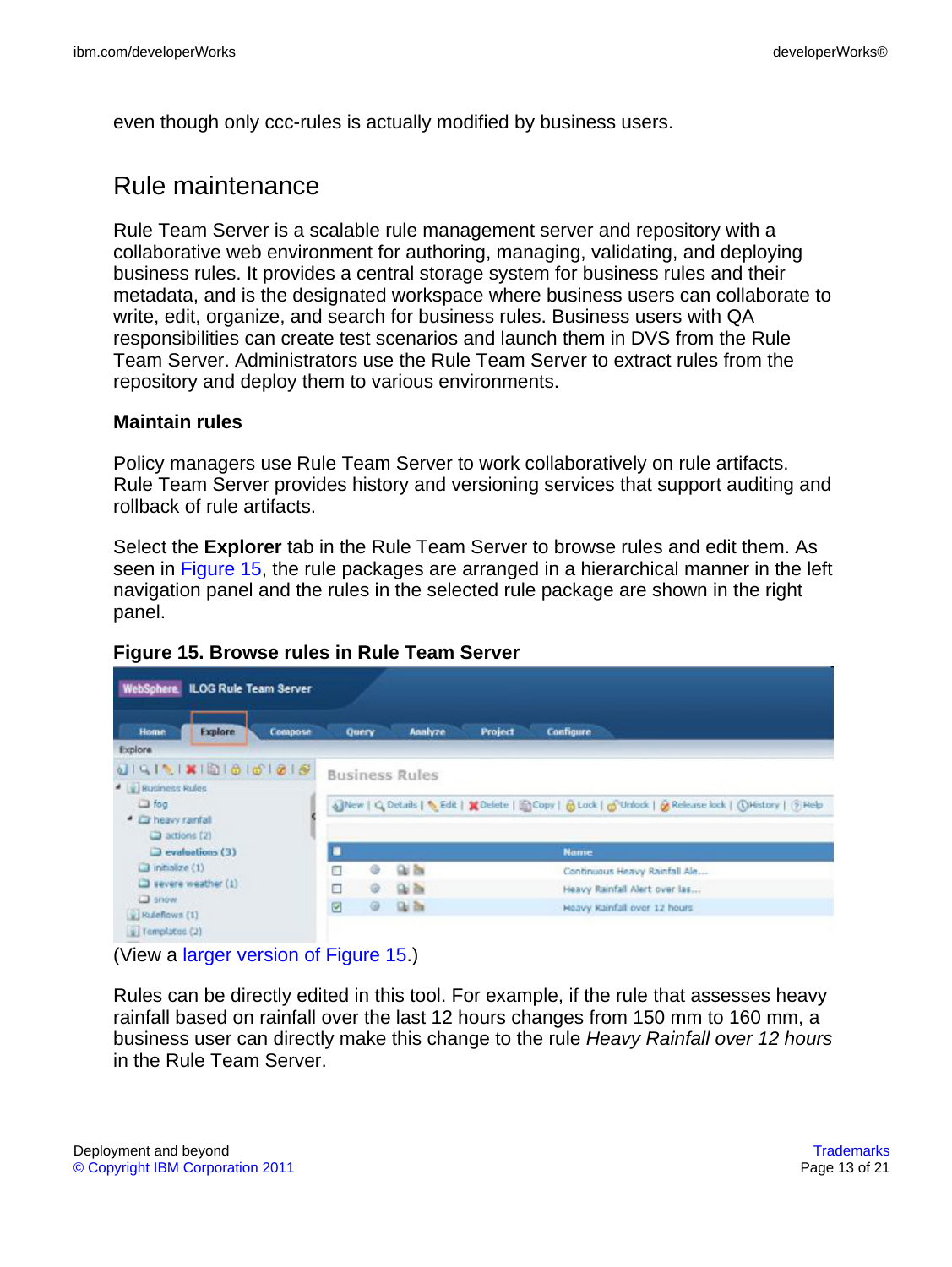[Figure 16](#page-13-0) shows the rule being modified in the Rule Team Server. The steps involved are these:

- 1. Select the rule and click **Edit**. Alternatively, click the edit icon next to the rule.
- 2. In the Rule Editing window, click **150** and change it to "160".
- 3. Click **Save**.

#### <span id="page-13-0"></span>**Figure 16. Editing a rule in the Rule Team Server**

| <b>Rule Editing</b>                      |                                                                                                                                                                              |  |  |  |
|------------------------------------------|------------------------------------------------------------------------------------------------------------------------------------------------------------------------------|--|--|--|
| Save <b>B</b> Cancel                     |                                                                                                                                                                              |  |  |  |
| Name <sup>*</sup><br>Status <sup>*</sup> | Heavy Rainfall over 12 hours                                                                                                                                                 |  |  |  |
|                                          | <b>New</b>                                                                                                                                                                   |  |  |  |
| definitions                              |                                                                                                                                                                              |  |  |  |
|                                          | set rainfall info to $\mathbf v$ an info in the infos of request $\mathbf x$                                                                                                 |  |  |  |
|                                          | where the event of this info $[\pm]$ is $\blacktriangledown$ Heavy Rainfall $[\pm]$ X                                                                                        |  |  |  |
|                                          | and the certainty of this info $[\pm]$ is Observed $[\pm] X$                                                                                                                 |  |  |  |
|                                          | and the severity of this info $[\pm]$ is Severe $[\pm]$ X                                                                                                                    |  |  |  |
|                                          | ъx                                                                                                                                                                           |  |  |  |
|                                          |                                                                                                                                                                              |  |  |  |
| ïf                                       |                                                                                                                                                                              |  |  |  |
|                                          | there is no fact [from/in]                                                                                                                                                   |  |  |  |
|                                          | where the type of this fact is HEAVY RAINFALL X<br>ъx                                                                                                                        |  |  |  |
|                                          | and there is at least one parameter in the parameters of rainfallInfo X<br>where the value name of this parameter $[\pm]$ is $\nabla$ RainfallLevel12H-[ $\pm$ ] $\mathbb X$ |  |  |  |
|                                          | and the numeric value of this parameter $[\pm]$ is at least $\mathbf{v}$ 150<br>$[\pm]$ X                                                                                    |  |  |  |
|                                          | 2x                                                                                                                                                                           |  |  |  |
|                                          |                                                                                                                                                                              |  |  |  |
| then                                     |                                                                                                                                                                              |  |  |  |
|                                          | create an assessment of HEAVY RAINFALL using rainfallInfo X                                                                                                                  |  |  |  |
|                                          |                                                                                                                                                                              |  |  |  |

(View a [larger version of Figure 16](sidefile-figure16lrg.html).)

In addition, business users can create new rules from scratch, or more easily, using a predefined rule template. For example, [Figure 17](#page-14-0) shows a new assessment rule being created from a predefined rule template called Assessment Template. Various parts of the rule are already created and frozen in the rule template. To complete defining the rule, a business user only needs to fill out the placeholders.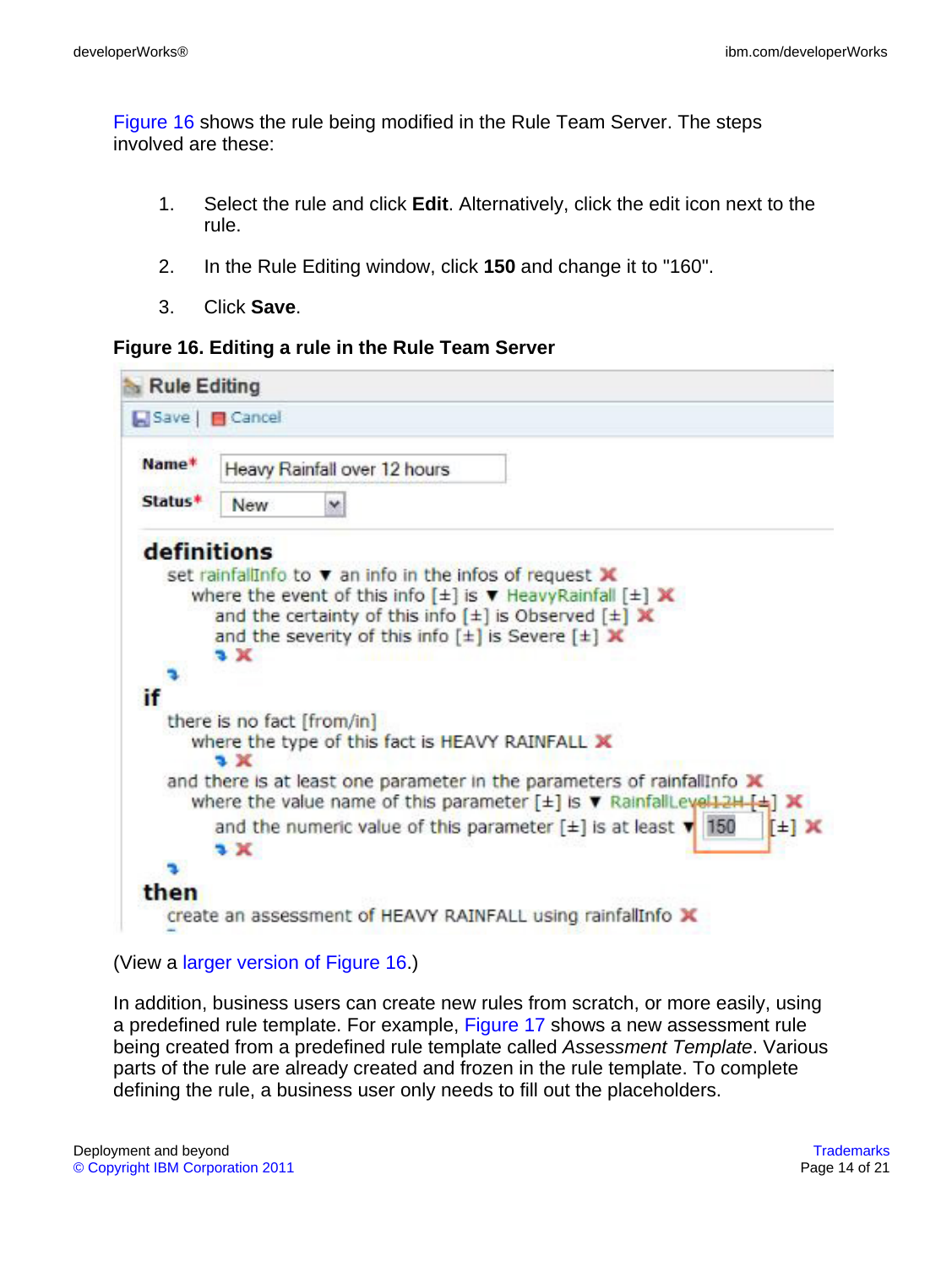| Compose                                                   |                                                                                                                                                                                                                                                                                                                                                                                                                                                                                                                                                                                                                              |  |  |
|-----------------------------------------------------------|------------------------------------------------------------------------------------------------------------------------------------------------------------------------------------------------------------------------------------------------------------------------------------------------------------------------------------------------------------------------------------------------------------------------------------------------------------------------------------------------------------------------------------------------------------------------------------------------------------------------------|--|--|
| <b>Start from a type</b>                                  | <b>Template Information</b>                                                                                                                                                                                                                                                                                                                                                                                                                                                                                                                                                                                                  |  |  |
| Action Rule                                               |                                                                                                                                                                                                                                                                                                                                                                                                                                                                                                                                                                                                                              |  |  |
| <b>IE</b> Decision Table                                  | You are about to create an element based on the template: Assessment Template                                                                                                                                                                                                                                                                                                                                                                                                                                                                                                                                                |  |  |
| <sup>o</sup> Decision Tree                                | <b>Rule Type</b>                                                                                                                                                                                                                                                                                                                                                                                                                                                                                                                                                                                                             |  |  |
| More Types                                                |                                                                                                                                                                                                                                                                                                                                                                                                                                                                                                                                                                                                                              |  |  |
| <b>Start from a template</b>                              | Content                                                                                                                                                                                                                                                                                                                                                                                                                                                                                                                                                                                                                      |  |  |
| <b>Action Template</b><br>ы<br><b>Assessment Template</b> | <i>definitions</i><br>set 'infoEvent' to an info in the infos of request<br>where the event of this info is $\leq a$ string value><br>and the certainty of this info is "Observed"<br>and the severity of this info is "Severe";<br>if<br>there is no fact<br>where the type of this fact is $\leq$ n object>,<br>and there is at least one parameter in the parameters of infoEvent<br>where the value name of this parameter is $\leq a$ string value><br>and the numeric value of this parameter is at least $\leq a$ number value>,<br>then<br>create an assessment of <an assessment="" type=""> using infoEvent ;</an> |  |  |
|                                                           | <b>Initial Values</b><br><b>Name Value</b>                                                                                                                                                                                                                                                                                                                                                                                                                                                                                                                                                                                   |  |  |
|                                                           | Status New                                                                                                                                                                                                                                                                                                                                                                                                                                                                                                                                                                                                                   |  |  |
|                                                           | Active True                                                                                                                                                                                                                                                                                                                                                                                                                                                                                                                                                                                                                  |  |  |
|                                                           | Name Assessment Template                                                                                                                                                                                                                                                                                                                                                                                                                                                                                                                                                                                                     |  |  |
|                                                           | <b>Documentation</b>                                                                                                                                                                                                                                                                                                                                                                                                                                                                                                                                                                                                         |  |  |
|                                                           | ОК                                                                                                                                                                                                                                                                                                                                                                                                                                                                                                                                                                                                                           |  |  |

#### <span id="page-14-0"></span>**Figure 17. Create new rule from a template**

#### **Test**

Decision Validation Services is used for creating test scenarios for developers, QA teams, and business users to validate correctness and effectiveness of rulesets. Using the Excel template provided by rule developers, business users create unit test cases as rows in Excel spreadsheets. Decision Validation Services work in the Rule Team Server by connecting to a server that has Rule Execution Server and a Scenario Service Provider (SSP).

To start, create a new test suite in the Rule Team Server, which essentially consists of pointing to the Excel spreadsheet that contains the test scenarios. When this test suite is run, it extracts rules and temporarily deploys them to the specified Rule Execution Server, which is typically in the QA environment. Then each of the scenarios defined in the spreadsheet is run as an individual test case against this freshly deployed ruleset, and the results are displayed in a report. A sample report is shown in [Figure 18](#page-14-1).

## <span id="page-14-1"></span>**Figure 18. DVS report**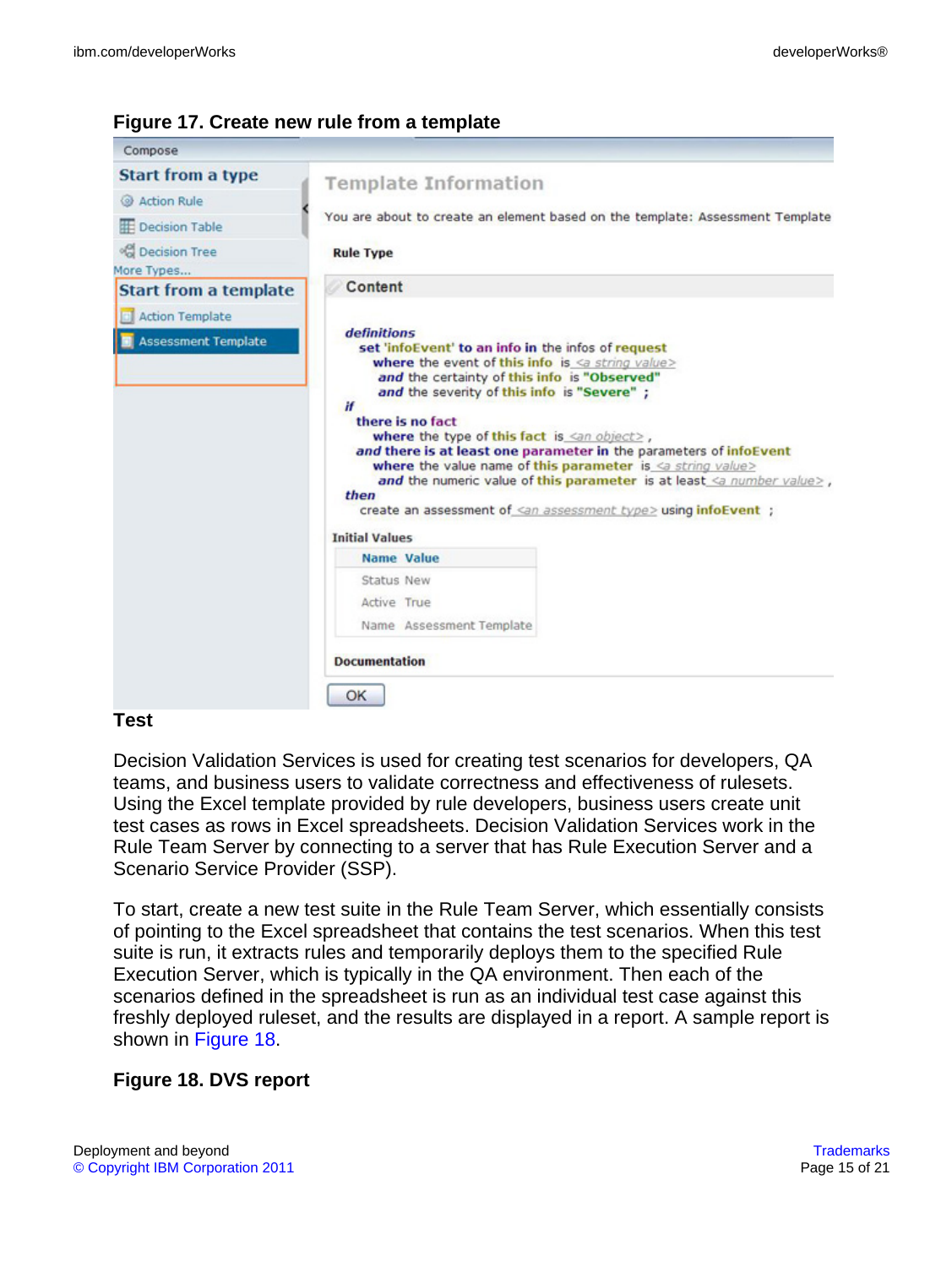| Chenun Test Suite   % Edit Test Suite   Gicompare with                 |                                   |                                                                                                                                                                                       |                                                                                    |
|------------------------------------------------------------------------|-----------------------------------|---------------------------------------------------------------------------------------------------------------------------------------------------------------------------------------|------------------------------------------------------------------------------------|
| Tural Suitar are of this run.                                          | Simple: Test Suite - Version: 1.0 |                                                                                                                                                                                       |                                                                                    |
| Scenarios used for this run                                            | sk. aduationi                     |                                                                                                                                                                                       |                                                                                    |
| <b>Run Date</b>                                                        | Feb 9, 2011 5:17:17 PM EST        |                                                                                                                                                                                       |                                                                                    |
| Run By                                                                 | rtsAdmin                          |                                                                                                                                                                                       |                                                                                    |
| <b>Rules</b> tested                                                    |                                   | All rules as of the baseline Current                                                                                                                                                  |                                                                                    |
| <b>Starting Ruleflow Task</b>                                          | Default                           |                                                                                                                                                                                       |                                                                                    |
| Server                                                                 | Sample                            |                                                                                                                                                                                       | Summary of<br>tests                                                                |
| Number of scenarios 2<br>100%<br><b>Success Rate</b><br><b>Details</b> |                                   |                                                                                                                                                                                       | Excel contains all<br>the output data                                              |
|                                                                        |                                   | Click here to download the output values [ Simple Test Suite - Report - data.xls ]                                                                                                    |                                                                                    |
| Name<br><b>B. Summerite 1</b>                                          | <b>Status</b>                     |                                                                                                                                                                                       | Status                                                                             |
|                                                                        |                                   | Test<br>the addresses of response equals                                                                                                                                              | Message<br>the observed value "CityCommandCenter-EPS" is the expected value        |
|                                                                        |                                   | the identifier of response equals                                                                                                                                                     | the observed value "msg2-Response" is the expected value                           |
| <b>Rules</b> fired                                                     |                                   | the msg type of response equals                                                                                                                                                       | the observed value "Alert" is the expected value                                   |
| for this                                                               |                                   | the scope of response equals                                                                                                                                                          | the observed value "Private" is the expected value                                 |
| scenano                                                                |                                   | the sender of response equals                                                                                                                                                         | the observed value "CityCommandCenter-BRE" is the expected value                   |
|                                                                        |                                   | the status of response equals                                                                                                                                                         | the observed value "System" is the expected value.                                 |
|                                                                        |                                   | The list of rules fired initialize. Initialize Response<br>heavy rainfall actions. Heavy Rainfall - Alert Public Safety<br>heavy rainfall actions. Heavy Rainfall - Notify Sewer Dept | heavy rainfall evaluations. Continuous Heavy Rainfall Alert Surging over last hour |

(View a [larger version of Figure 18](sidefile-figure18lrg.html).)

#### **Deploy**

After rules have been validated and are ready for deployment, you can deploy RuleApps directly from the Rule Team Server; of course, this approach assumes that you have the appropriate credentials for doing so.

Deployment follows two main scenarios:

- Hot deployment, when you want an immediate availability of rules.
- Staged deployment, when you want to deploy to a controlled production environment.

After selecting the **Configure** tab in Rule Team Server, an administrator can create or edit a RuleApp. [Figure 19](#page-15-0) shows a RuleApp where the name of the RuleApp is set to cccruleapp and cccrules is defined as the contained ruleset.

#### <span id="page-15-0"></span>**Figure 19. Create a RuleApp in Rule Team Server**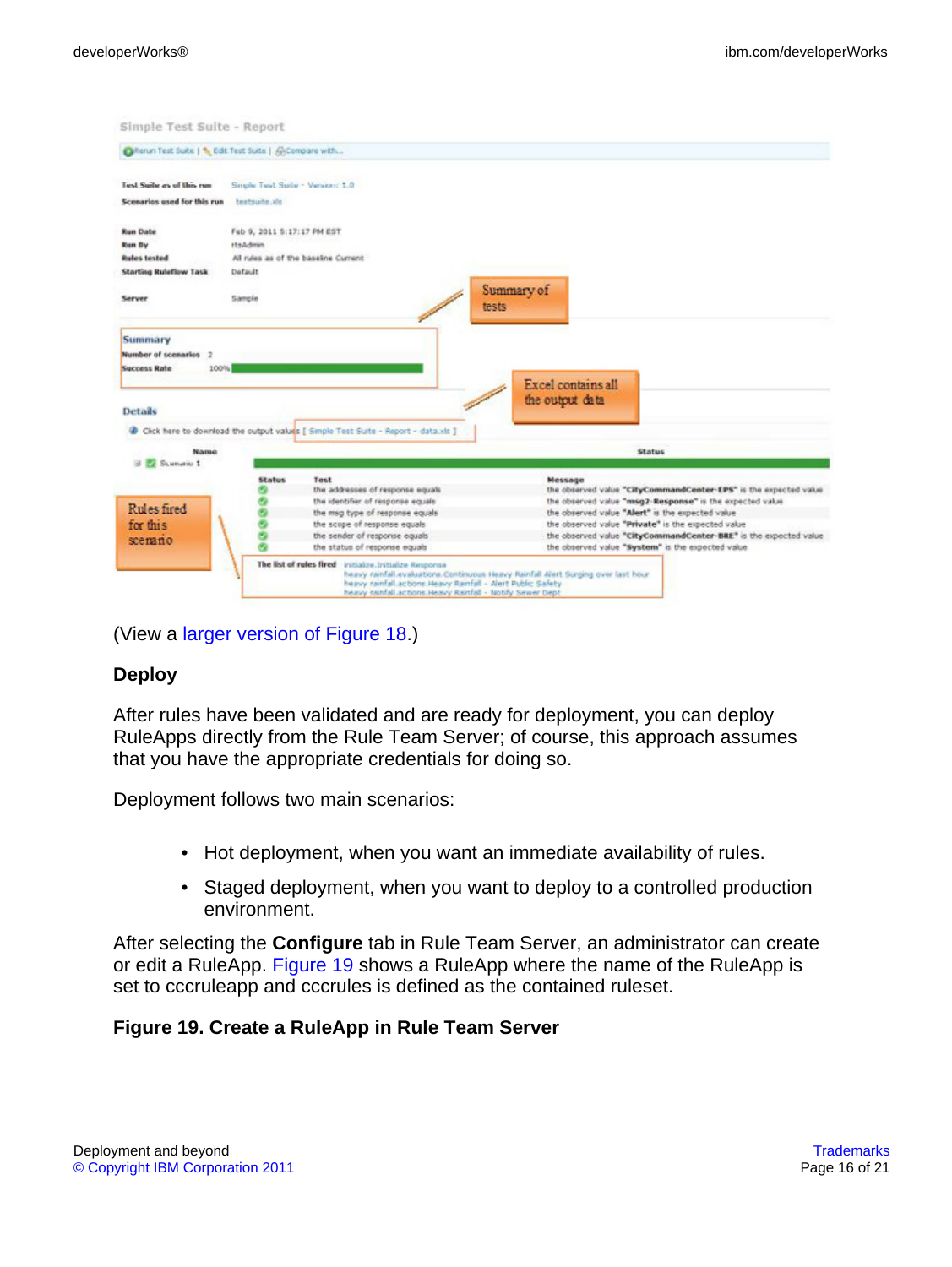|                                                   |             | Configure > Manage RuleApps > Edit RuleApp |              |              |                |
|---------------------------------------------------|-------------|--------------------------------------------|--------------|--------------|----------------|
|                                                   | cccruleapp  |                                            |              |              |                |
| Save   Cancel                                     |             |                                            |              |              |                |
| Properties                                        |             |                                            |              |              |                |
| Name*                                             | cccruleapp  |                                            |              |              |                |
| <b>Display Name</b>                               | ccc-ruleapp |                                            |              |              |                |
| Major                                             | 1           |                                            |              |              |                |
| <b>Minor</b>                                      | $\bf{0}$    |                                            |              |              |                |
| <b>Description</b>                                |             |                                            |              |              |                |
|                                                   |             |                                            |              |              |                |
|                                                   |             |                                            |              |              |                |
| <b><i><u></u></i></b> Rulesets                    |             |                                            |              |              |                |
|                                                   |             |                                            |              |              |                |
| П                                                 | <b>Name</b> | <b>Display Name</b>                        | <b>Major</b> | <b>Minor</b> | <b>Project</b> |
| ☑<br>$\left\langle \hat{\mathbf{e}}\right\rangle$ | cccrules    | ccc-rules                                  | $\mathbf{1}$ | $\mathbf{0}$ | ccc-rules      |
|                                                   |             |                                            |              |              |                |

A RuleApp can now be deployed to any host running the Rule Execution Server or simply exported to a RuleApp JAR file for staged deployment. [Figure 20](#page-16-0) shows hot deployment to the local Rule Execution Server.

### <span id="page-16-0"></span>**Figure 20. Deploy from Rule Team Server**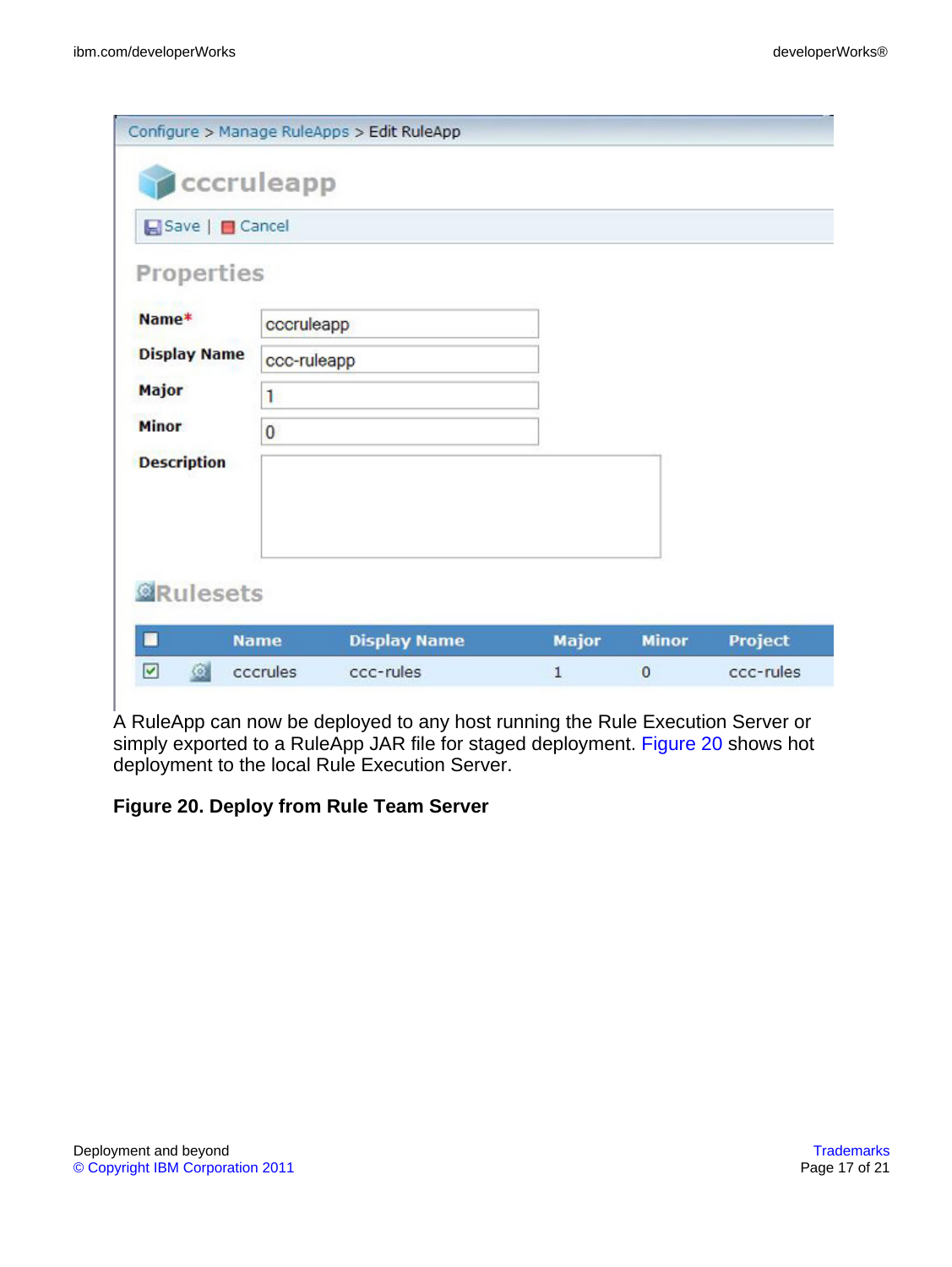Cont

| <b>Deployment Succeeded</b><br>RuleApp archive deployedcccruleapp<br><b>Versioning Policy</b><br><b>Rule Execution Server</b> | Replace RuleApp version<br>http://localhost:8080/res |                                  |
|-------------------------------------------------------------------------------------------------------------------------------|------------------------------------------------------|----------------------------------|
| <b>Archive content</b>                                                                                                        | <b>Operation</b>                                     | <b>Result</b>                    |
| /cccruleapp/1.0<br>/cccrules/1.0                                                                                              | Replace the existing element<br>Element added        | /cccruleapp/1.0<br>/cccrules/1.0 |

After a RuleApp is deployed, it is available to external clients on that environment as a decision service to make complex decisions. Note that with hot deployment, subsequent invocations from external clients use the new rule set for processing.

# **Conclusion**

We have seen that WebSphere ILOG JRules is a powerful tool that offers a rich set of features for building business rules management systems that can be executed in an SOA environment. Using a case study, we walked through a commonly used decision service development process to gain an appreciation of how people in different roles work together and how WebSphere ILOG JRules, through its modules, wizards, and accelerators, eases many of the tasks.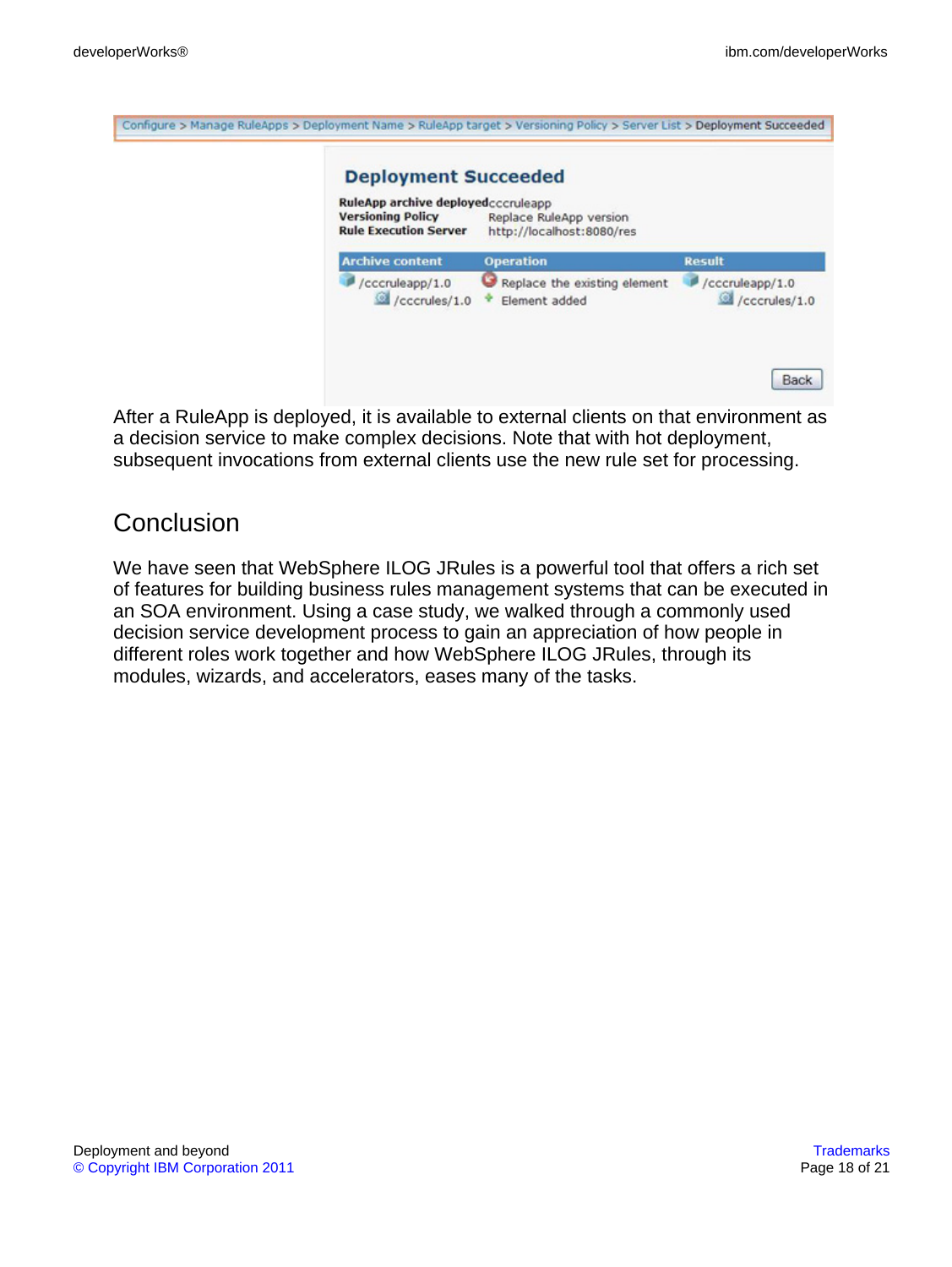# <span id="page-18-0"></span>Downloads

| Description | <b>Name</b>             | <b>Size</b> | Download<br>method |
|-------------|-------------------------|-------------|--------------------|
|             | cccrules_pif_051811.zip |             | <b>HTTP</b>        |

[Information about download methods](http://www.ibm.com/developerworks/library/whichmethod.html)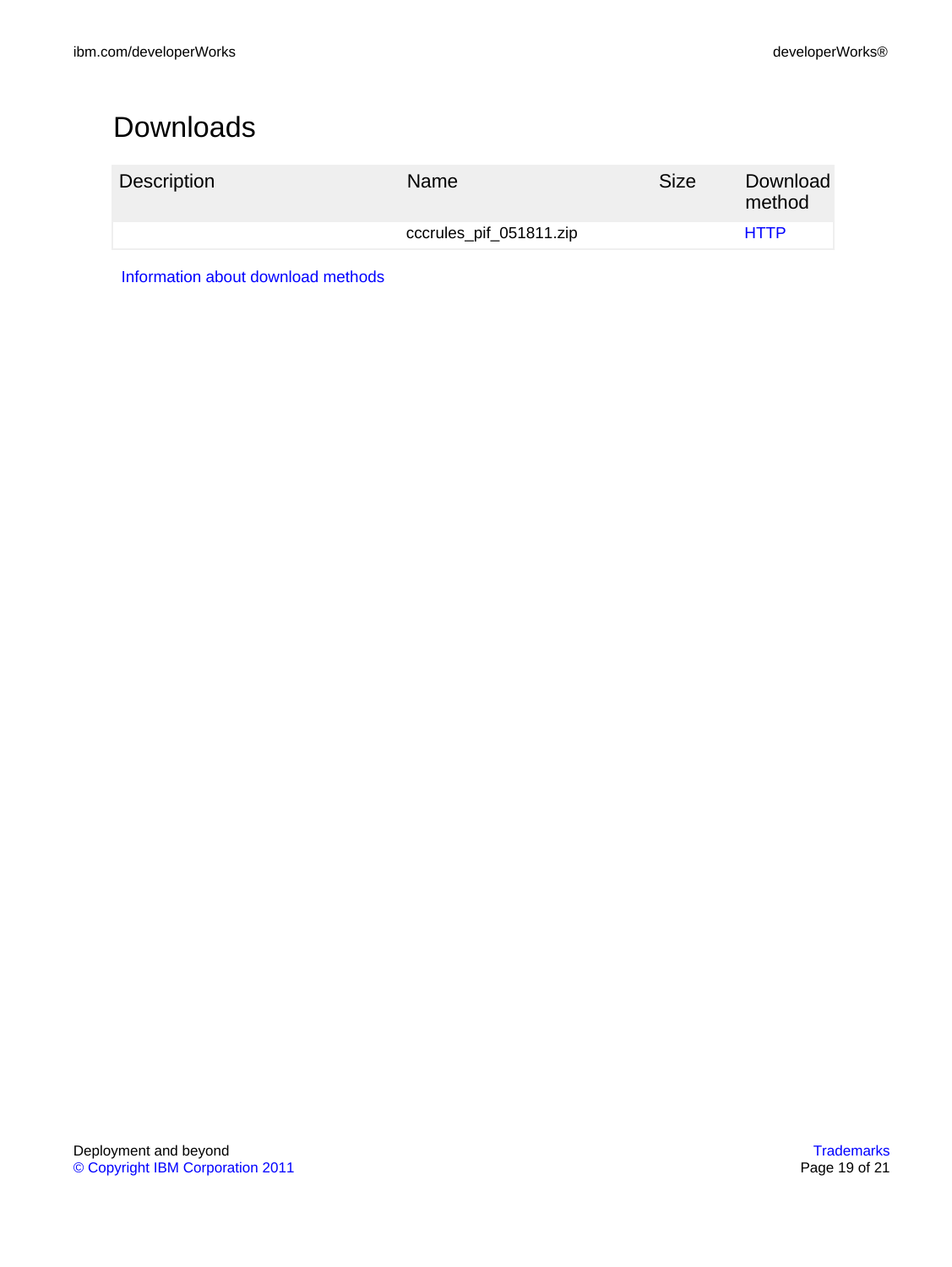# Resources

### **Learn**

- [IBM WebSphere ILOG JRules product page:](http://www.ibm.com/software/integration/business-rule-management/jrules/) Access more about the features and benefits, system requirements, and support from the product home page.
- [IBM WebSphere ILOG JRules Information Center:](http://publib.boulder.ibm.com/infocenter/brjrules/v7r1/index.jsp) Find more information about this product line and its features.
- [OASIS Common Alerting Protocol 1.1](#page-0-1): The Common Alerting Protocol (CAP) is a simple but general format for exchanging all-hazard emergency alerts and public warnings over all kinds of networks. See the [October 2007 update](http://docs.oasis-open.org/emergency/cap/v1.1/errata/CAP-v1.1-errata.html) too.
- [Policies and Rules Improving business agility: Part 1: Support for business](http://www.ibm.com/developerworks/webservices/library/ws-policyandrules/index.html) [agility](http://www.ibm.com/developerworks/webservices/library/ws-policyandrules/index.html) (Hondo, Boyer, Ritchie, developerWorks, March 2010 ): One challenge in architecting and implementing agility in business solutions today is that the use of the terms, policy, and rule, differs across products. Learn the concepts and relationships of policies and rules technologies to implement specific business strategies and tactics.
- [Creating intermediate facts in WebSphere ILOG JRules using synthetic objects](http://www.ibm.com/developerworks/websphere/techjournal/1011_rao/1011_rao.html?ca=drs-) (Raj Rao, developerWorks, November 2010): See this WebSphere Technical Journal article for more information about virtual classes to implement synthetic objects.
- [IBM developerWorks Industries:](https://www.ibm.com/developerworks/industry/) Get all the latest industry-specific technical resources for developers.
- [developerWorks technical events and webcasts:](http://www.ibm.com/developerworks/offers/techbriefings/) Stay current with technology in these sessions.
- [developerWorks on Twitter:](http://twitter.com/#!/developerworks/) Join today to follow developerWorks tweets.
- [developerWorks podcasts](http://www.ibm.com/developerworks/podcast/): Listen to interesting interviews and discussions for software developers.

### **Get products and technologies**

- [WebSphere ILOG JRules V7.1:](http://www.ibm.com/developerworks/downloads/ws/jrules/) Get the trial download.
- [IBM product evaluation versions:](http://www.ibm.com/developerworks/downloads/) Download or [explore the online trials in the](http://www.ibm.com/developerworks/downloads/soasandbox/) [IBM SOA Sandbox,](http://www.ibm.com/developerworks/downloads/soasandbox/) and get your hands on application development tools and middleware products from DB2®, Lotus®, Rational®, Tivoli®, and WebSphere®.

#### **Discuss**

• [developerWorks blogs:](https://www.ibm.com/developerworks/mydeveloperworks/blogs/?lang=en) Check out these blogs and get involved.